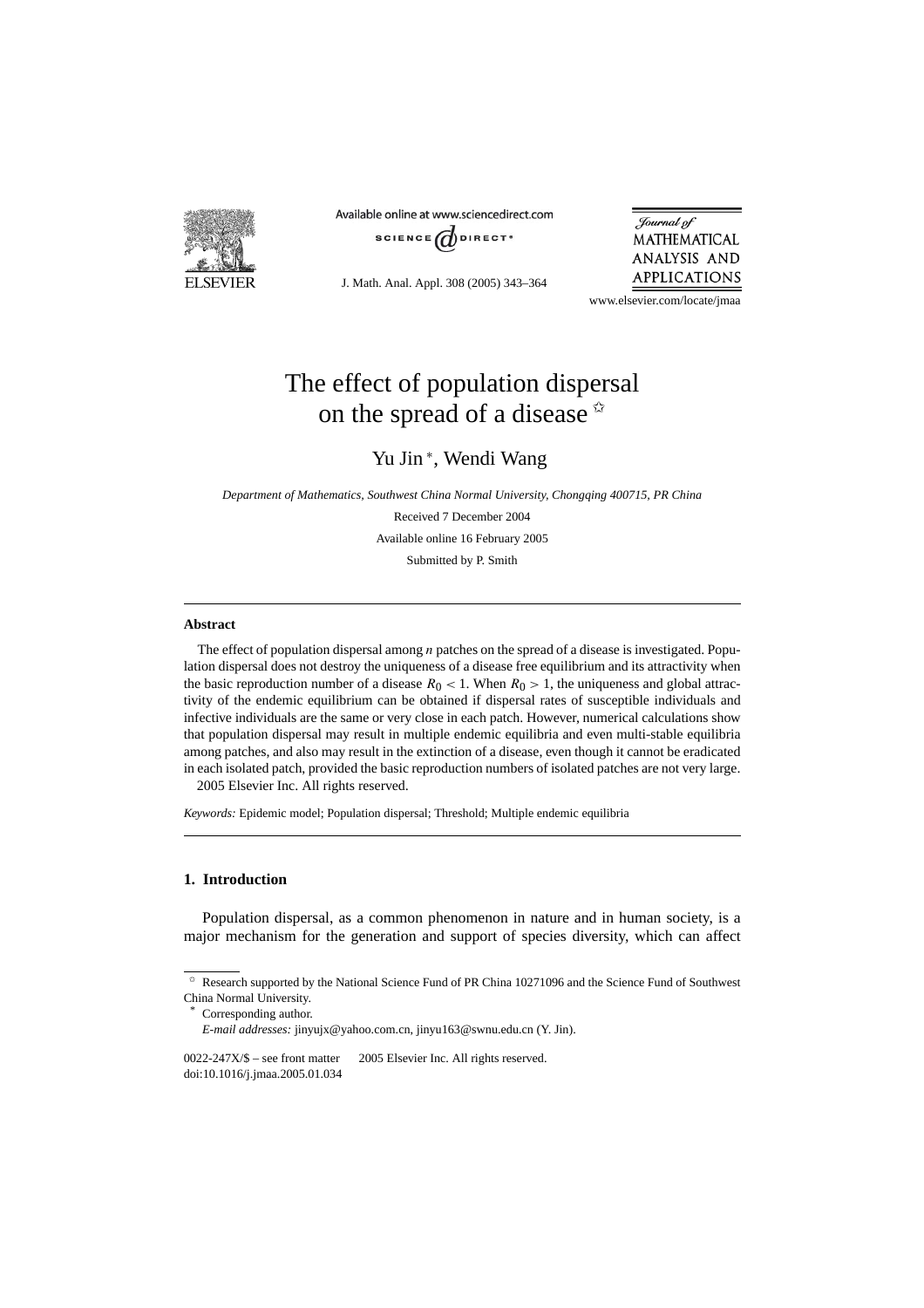population's life in many other aspects as well, such as the spread of a disease in a population. In common life, a disease can be easily transmitted from one place to other places when population frequently travel from one place to another. Moreover, population dispersal can sometimes help eradicate a disease or intensify a disease spread or even cause a disease which can die out if patches are isolated to be endemic [1,2,6,7,9,10,15–18]. In human history there were many incidences which were related to population dispersal [6,9]. Early in medieval times, plague was spread from Asia into Europe by the packages in many travelling ships which were infested by rats [1]. In 2003, SARS began in Guangdong province of China, but at last broke out in almost all parts of China and some other cities in the world, just because of people's dispersal [17]. Thus investigating the effect of population dispersal on the spread of a disease is very important for effectively controlling and eradicating the disease.

Hethcote [7] proposed an epidemic model with population dispersal between two patches. Brauer and van den Driessche [2] proposed a model with immigration of infective individuals. Ruxton [10] proposed a model with density-dependent migration.

In paper [18], Wang and Zhao proposed an *n*-patch model with population dispersal. They considered disease transmission of an *SIS* type for populations in *n* patches which are distinguished by subscripts  $i, i = 1, \ldots, n$ , and assumed that population in each patch is divided into two classes: susceptible individuals and infective individuals, the numbers of which at time *t* are denoted by  $S_i(t)$  and  $I_i(t)$ , respectively; the total number of the *i*th patch is  $N_i(t) = S_i(t) + I_i(t)$ ; susceptible individuals become infective after contacting with infective individuals and infective individuals return to susceptible class when they are recovered. The dynamics of individuals is governed by the following model:

$$
S'_{i} = B_{i}(N_{i})N_{i} - \mu_{i}S_{i} - \beta_{i}S_{i}I_{i} + \gamma_{i}I_{i} + \sum_{j=1}^{n} a_{ij}S_{j}, \quad 1 \leq i \leq n,
$$
  

$$
I'_{i} = \beta_{i}S_{i}I_{i} - (\mu_{i} + \gamma_{i})I_{i} + \sum_{j=1}^{n} b_{ij}I_{j}, \quad 1 \leq i \leq n,
$$
 (1.1)

where

 $B_i(N_i)$  is the birth function of population in patch *i*;

 $\mu_i$  is the death rate of the population in the *i*th patch;

 $\beta_i$  is the contact rate of the population in the *i*th patch;

*γi* is the recovery rate of infective individuals in the *i*th patch;

 $a_{ij} \geq 0$ ,  $j \neq i$ , is the immigration rate of susceptible individuals from the *j* th patch to the *i*th patch;

 $b_{ij} \geq 0$ ,  $j \neq i$ , is the immigration rate of infective individuals from the *j*th patch to the *i*th patch;

 $a_{ii} \leq 0$  is the emigration rate of susceptible individuals in the *i*th patch;

 $b_{ii} \leq 0$  is the emigration rate of infective individuals in the *i*th patch.

Death rates and birth rates of the individuals during the dispersal process are neglected. And there also holds the assumption that the *n* patches cannot be separated into two groups such that there is no immigration of susceptible and infective individuals from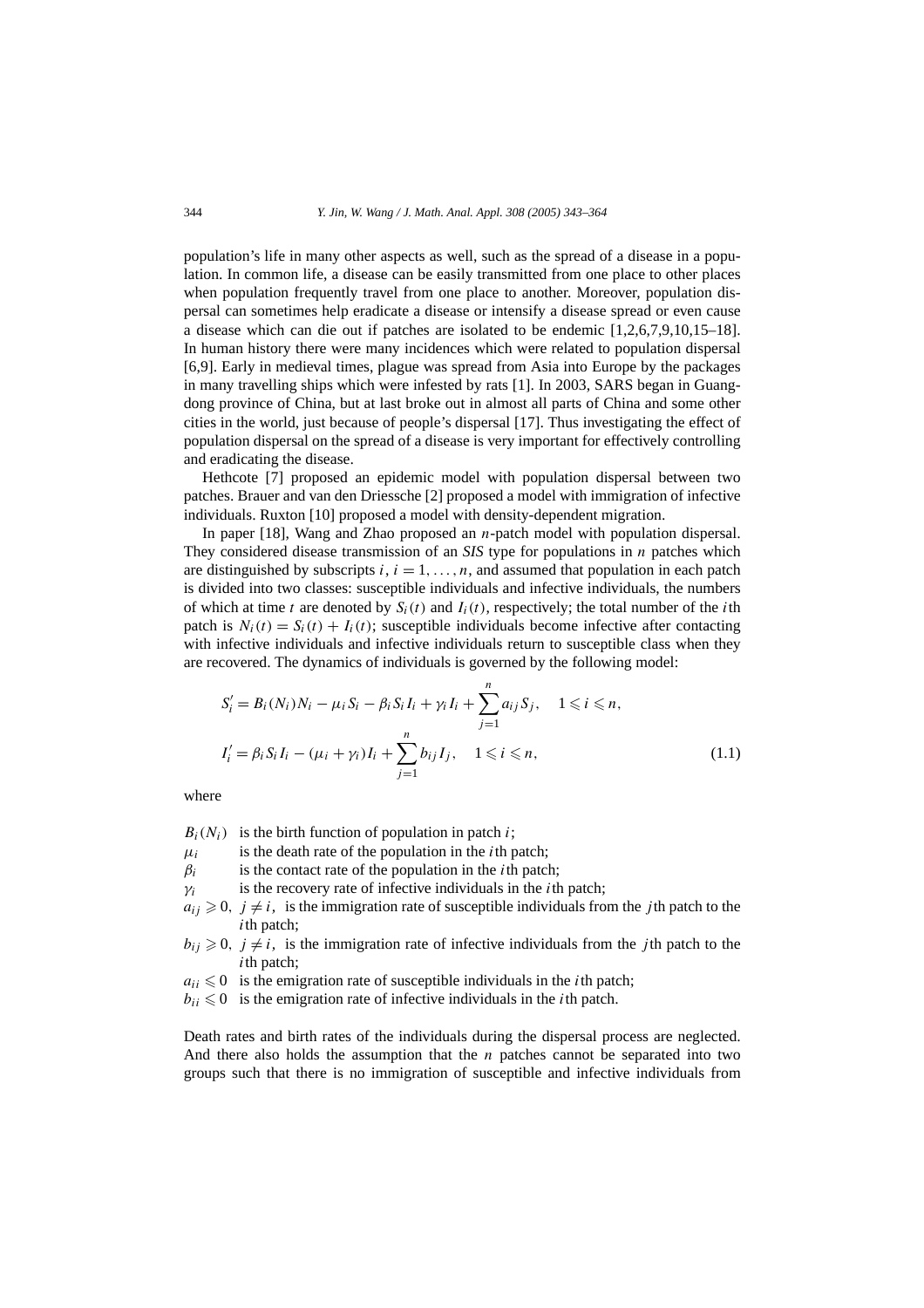one group to the other group, which indicates that two  $n \times n$  matrix  $(a_{ij})$  and  $(b_{ij})$  are irreducible.

For (1.1), paper [18] has established a threshold above which a disease is persistent and below which the disease free equilibrium is globally attractive when both susceptible and infective individuals in each patch have the same dispersal rate. By means of the threshold, for  $n = 2$ , two examples by numerical calculations showed that population dispersal can intensify or reduce the spread of a disease.

In this paper, we continue to investigate the effect of population dispersal among *n* patches on transmission and control of the disease of model  $(1.1)$ , by means of  $R_0$  which was established in [18]. By comparing isolated environment (patches are isolated) with connected environment (population dispersal exists among *n* patches), we find that population dispersal does not destroy the uniqueness of the disease free equilibrium and its attractivity when  $R_0$  < 1, and the uniqueness and global attractivity of the endemic equilibrium in isolated environment can be preserved in connected environment when  $R_0 > 1$ if dispersal rates of susceptible individuals and infective ones are the same in each patch. If only two patches are considered, the endemic equilibrium is even globally asymptotically stable when  $R_0 > 1$  if these two rates in either patch are the same and is globally attractive if they are very close to each other. For fixed birth functions in two patches, by numerical calculations, we find that population dispersal may result in co-existence of multiple endemic equilibria or even multi-stable endemic equilibria if *R*<sup>0</sup> *>* 1. Numerical calculations also show that, if a disease can be extinct in two patches when they are isolated, it can be still extinct within two patches when dispersal rates of individuals are in some range, otherwise it will be endemic. A simulation shows a very interesting phenomenon that population dispersal may help eradicate a disease which can be endemic in either patch when they are isolated, provided the basic reproduction numbers of isolated patches are not very large and the contact rates in two patches are not very large too. Some simulations also show that, if a disease can be eradicated in either patch in isolated environment, reducing the ratios of dispersal rates of infective individuals to those of susceptible ones may cause the range of dispersal rates of susceptible individuals, which implies that the disease will be endemic, to be larger, but if the disease is endemic in two isolated patches, this may reduce the total number of infective individuals within two patches.

Following [3], we assume that  $B_i(N_i)$  satisfies the following three basic assumptions for  $N_i \in (0, \infty)$ :

(A1)  $B_i(N_i) > 0$ ,  $i = 1, 2$ ; (A2)  $B_i(N_i)$  is continuously differentiable with  $B'_i(N_i) < 0$ ,  $i = 1, 2$ ; (A3)  $\mu_i > B_i(\infty)$ ,  $i = 1, 2$ .

We also consider the following three types of birth functions  $B_i(N_i)$  which were presented in [3] and can be found in the biological literature:

- (B1)  $B_i(N_i) = \frac{p_i}{N_i^n + q_i}$ , with  $p_i > 0$ ,  $q_i > 0$ ,  $n > 0$ , and  $\frac{p_i}{q_i} > \mu_i$ ;
- (B2)  $B_i(N_i) = p_i e^{-q_i N_i}$ , with  $p_i > 0$ ,  $q_i > 0$ , and  $p_i > \mu_i$ ;
- (B3)  $B_i(N_i) = \frac{A_i}{N_i} + C_i$ , with  $A_i > 0$ ,  $C_i > 0$ ,  $\mu_i > c_i$ .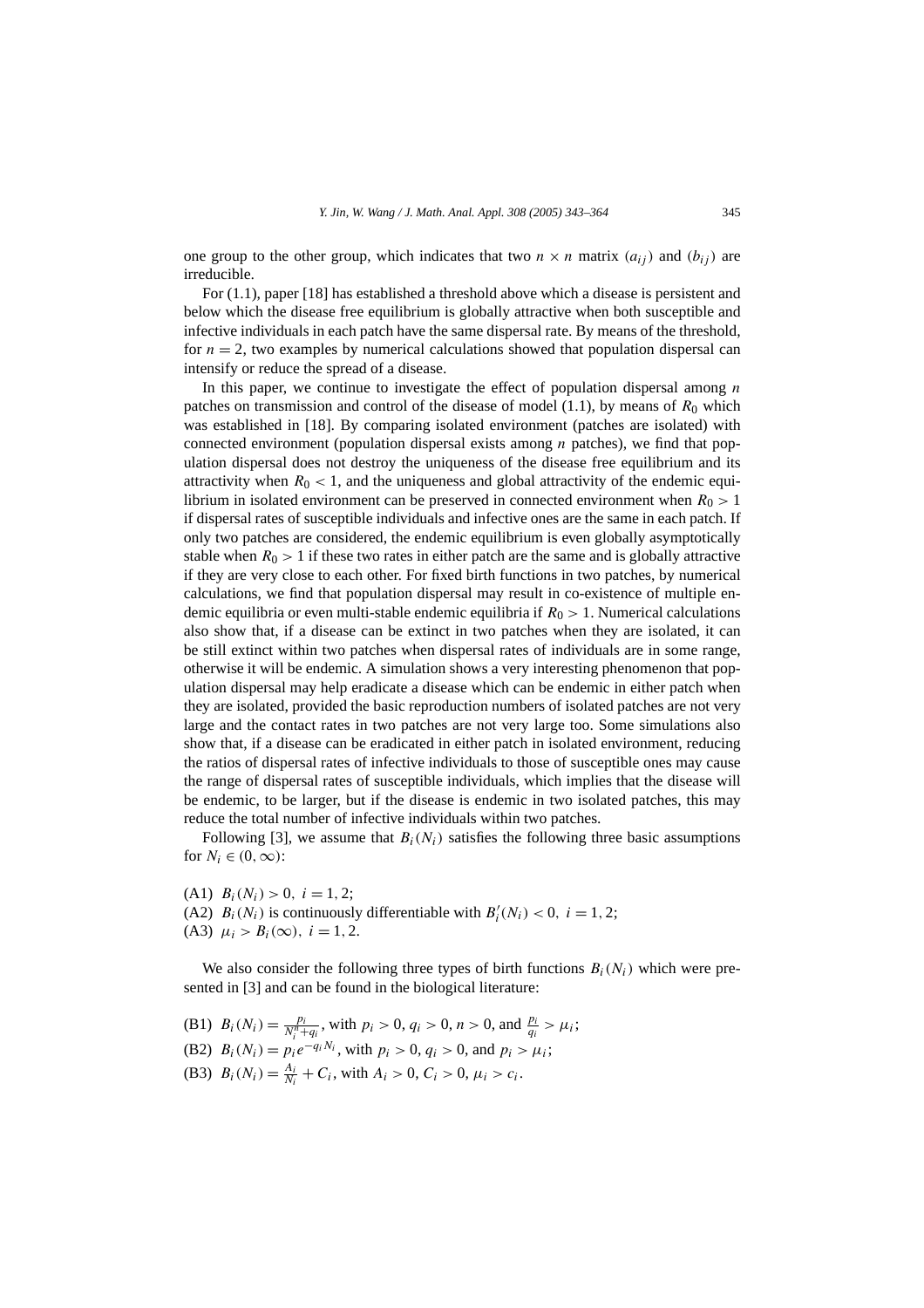Functions (B1) with  $n = 1$  and (B2) are used in fisheries and known as the Beverton–Holt function and the Ricker function, respectively. (B3) represents a constant immigration rate  $A_i$  together with a linear birth term  $C_iN_i$ . Mackey and Glass [8] considered a model with birth function as (B1). Birth function as (B2) was used by Velasco-Hernandez [14] for vector population equation in a model for Chagas disease. In this paper, we mainly use birth functions (B1) with  $n = 2$ .

This paper is organized as follows: in Section 2, we introduce some preliminaries established in [18]. In Section 3, we compare the existence and stability of equilibria including disease free equilibrium and endemic equilibria in isolated environment with those in connected environment. In Section 4, by simulations, we analyze the effect of population dispersal on extinction and persistence of a disease.

# **2. Preliminaries**

Let  $s(M)$  denote the stability modulus of an  $n \times n$  matrix M, which is defined by

 $s(M) = \max\{Re \lambda : \lambda \text{ is an eigenvalue of } M\}.$ 

Suppose (1.1) admits a disease free equilibrium  $E_0 = (S_1^0, \ldots, S_n^0, 0, \ldots, 0)$ . Set

$$
M_1 = \begin{pmatrix} \beta_1 S_1^0 - \mu_1 + b_{11} - \gamma_1 & b_{12} & \cdots & b_{1n} \\ b_{21} & \beta_2 S_2^0 - \mu_2 + b_{22} - \gamma_2 & \cdots & b_{2n} \\ \cdots & \cdots & \cdots & \cdots & \cdots \\ b_{n1} & b_{n2} & \cdots & \beta_n S_n^0 - \mu_n + b_{nn} - \gamma_n \end{pmatrix}.
$$

Clearly  $M_1$  is irreducible and has nonnegative off-diagonal elements. Then  $s(M_1)$  is a simple eigenvalue of  $M_1$  with a positive eigenvector. We adopt the definition of  $R_0$  in [18, Section 2]. Define  $\mathcal{F} = \text{diag}(\beta_1 S_1^0, \beta_2 S_2^0, \dots, \beta_n S_n^0)$  and

$$
\mathcal{V} = -\begin{bmatrix} -\mu_1 + b_{11} - \gamma_1 & b_{12} & \cdots & b_{1n} \\ b_{21} & -\mu_2 + b_{22} - \gamma_2 & \cdots & b_{2n} \\ \cdots & \cdots & \cdots & \cdots \\ b_{n1} & b_{n2} & \cdots & -\mu_n + b_{nn} - \gamma_n \end{bmatrix}.
$$

Set  $R_0 = \rho(\mathcal{F}V^{-1})$  [4,13], where  $\rho$  represents the spectral radius of a matrix.  $R_0$  is called the basic reproduction number for (1.1). It is epidemiologically defined as the average number of secondary infections produced when one infected individual is introduced into a host population where everyone is susceptible. It is a threshold to determine the persistence and extinction of a disease for  $(1.1)$ . For  $(1.1)$ , paper [18] has proved that a disease will be persistent when  $R_0 > 1$  and the disease free equilibrium is locally attractive when  $R_0 < 1$ and globally attractive when  $R_0 < 1$  if both susceptible and infective individuals have the same dispersal rate in each patch. For completeness we list results in [18] as follows:

Set 
$$
S(t) = (S_1(t), ..., S_n(t)), I(t) = (I_1(t), ..., I_n(t)), t \ge 0
$$
, and  
\n
$$
M_0 = \begin{bmatrix} B_1(0) - \mu_1 + a_{11} & a_{12} & \cdots & a_{1n} \\ a_{21} & B_2(0) - \mu_2 + a_{22} & \cdots & a_{2n} \\ \cdots & \cdots & \cdots & \cdots \\ a_{n1} & a_{n2} & \cdots & B_n(0) - \mu_n + a_{nn} \end{bmatrix}.
$$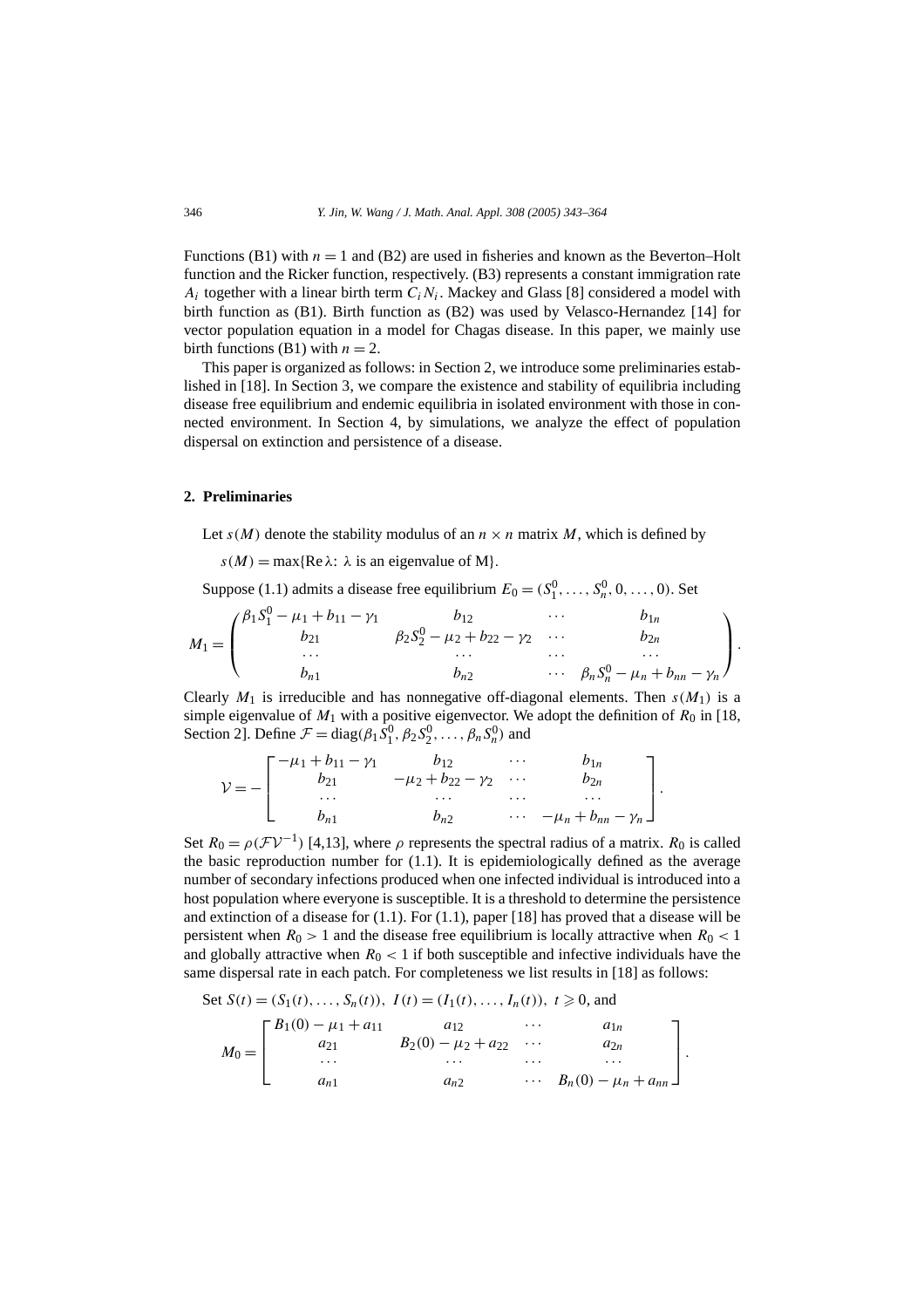Assume

 $(A4)$   $s(M_0) > 0$ .

Let  $S^0 = (S_1^0, \ldots, S_n^0)$  and *G* be the positively invariant set of (1.1), the existence of which has been verified in [18].

**Lemma 2.1.** *There hold two equivalences:*  $R_0 > 1 \Leftrightarrow s(M_1) > 0$  *and*  $R_0 < 1 \Leftrightarrow s(M_1) < 0$ .

**Theorem 2.1.** *Let* (A1)–(A4) *hold and*  $R_0 < 1$ *. If*  $a_{ij} = b_{ij}$  *for*  $i = 1, ..., n$ *,*  $j = 1, ..., n$ *, then*  $E_0$  *is globally attractive for*  $(S(0), I(0)) \in R_+^n \setminus \{0\} \times R_+^n$ .

**Theorem 2.2.** *Let* (A1)–(A4) *hold and*  $R_0 < 1$ *. Then there exists*  $\delta > 0$  *such that for every*  $(S(0), I(0)) ∈ G$  *with*  $I_i(0) < δ$ *,*  $i = 1, 2, ..., n$ *, the solution*  $(S(t), I(t))$  *of* (1.1) *satisfies* 

$$
\lim_{t\to\infty} (S(t), I(t)) = (S^0, \mathbf{0}).
$$

**Theorem 2.3.** Let (A1)–(A4) *hold and*  $R_0 > 1$ . Then (1.1) *admits at least one positive equilibrium, and there is a positive constant*  $\varepsilon$  *such that every solution*  $(S(t), I(t))$  *of* (1.1) *with*  $(S(0), I(0)) \in R_+^n \times \text{int}(R_+^n)$  *satisfies*  $\liminf_{t \to \infty} I_i(t) \geq \varepsilon, i = 1, 2, ..., n$ .

# **3. The effect on existence and stability of equilibria**

In this section, we analyze the existence and stability of equilibria including disease free equilibrium and endemic equilibria, both in isolated environment (*n* patches are isolated) and in connected environment (population dispersal exists among *n* patches). From such comparison we can see the effect of population dispersal on the existence and stability of equilibria within *n* patches.

#### *3.1. Equilibria in isolated environment*

When *n* patches are isolated, (1.1) can be divided into *n* isolated systems and the system in the *i*th  $(1 \le i \le n)$  patch is

$$
S'_{i} = B_{i}(N_{i})N_{i} - \mu_{i}S_{i} - \beta_{i}S_{i}I_{i} + \gamma_{i}I_{i},
$$
  
\n
$$
I'_{i} = \beta_{i}S_{i}I_{i} - (\mu_{i} + \gamma_{i})I_{i}.
$$
\n(3.1)

Let  $(S_i^0, 0)$  be the disease free equilibrium of (3.1). Then  $S_i^0$  is the positive solution of  $B_i(S_i) - \mu_i = 0$ . By (A1)–(A3), (3.1) admits a unique disease free equilibrium if  $B_i(0) > \mu_i$  and no disease free equilibrium if  $B_i(0) < \mu_i$ . Moreover,  $(S_i^0, 0)$  is locally asymptotically stable if  $S_i^0 < (\mu_i + \gamma_i)/\beta_i$ , which by (A2) is equivalent to  $B_i((\mu_i + \gamma_i)/\beta_i)$  $\mu_i$ , and unstable if  $S_i^0 > (\mu_i + \gamma_i)/\beta_i$ .

Let  $(S_i^*, I_i^*)$  be the endemic equilibrium of (3.1). Then  $S_i^* = (\mu_i + \gamma_i)/\beta_i$ , and  $I_i^*$  satisfies  $B_i((\mu_i + \gamma_i)/\beta_i + I_i^*) = \mu_i$ . Thus if  $B_i((\mu_i + \gamma_i)/\beta_i) > \mu_i$ , (3.1) admits a unique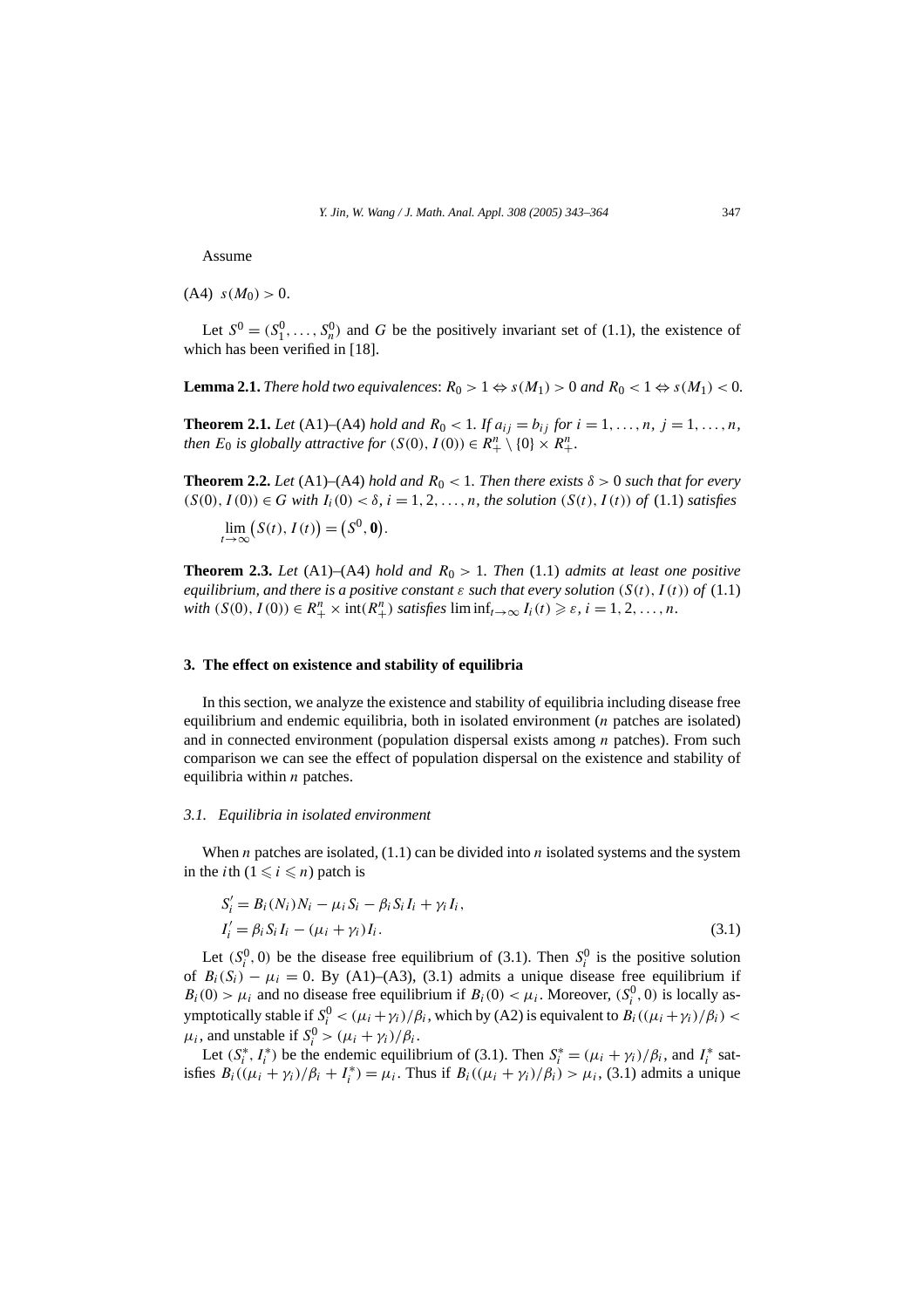endemic equilibrium, while if  $B_i((\mu_i + \gamma_i)/\beta_i) < \mu_i$ , there is no endemic equilibrium of (3.1).

Let  $(f_1^i, f_2^i)$  be the vector field of (3.1). For Dulac function  $D = 1/S_i I_i$ ,

$$
\frac{\partial (Df_1^i)}{\partial S_i} + \frac{\partial (Df_2^i)}{\partial I_i} = -\frac{r_i}{S_i^2} + \frac{B_i^{\prime}(N_i)}{I_i} - \frac{B_i(N_i)}{S_i^2} + \frac{B_i^{\prime}(N_i)}{S_i} < 0.
$$

Thus (3.1) does not have a limit cycle. It is not difficult to see that the forward orbits of  $(3.1)$  are bounded, by Poincaré–Bendixson theorem, under assumptions of  $(A1)$ – $(A3)$ , if  $B_i(0) > \mu_i$ , (3.1) admits a disease free equilibrium which is globally asymptotically stable when  $B_i((\mu_i + \gamma_i)/\beta_i) < \mu_i$ , and when  $B_i((\mu_i + \gamma_i)/\beta_i) > \mu_i$ , (3.1) admits a unique endemic equilibrium which is globally asymptotically stable.

In fact, we can define a reproduction number  $R_{0i}$  for (3.1). For example, if birth functions are chosen as (B1), let  $R_{0i} = \beta_i \sqrt{p_i \mu_i - \mu_i^2 q_i / \mu_i (\mu_i + \gamma_i)}$ ,  $i = 1, ..., n$ . Then when  $R_{0i}$  < 1, the disease free equilibrium is globally asymptotically stable and when  $R_{0i}$  > 1 the unique endemic equilibrium exists and is globally asymptotically stable.

In a word, when patches are isolated, in each patch there is at most one disease free equilibrium and one endemic equilibrium, and one of them is globally asymptotically stable.

#### *3.2. Equilibria in connected environment*

#### (1) *Disease free equilibrium*

It has been proved in [18, Section 2] that under the assumptions of (A1)–(A4), there is a unique disease free equilibrium  $E_0 = (S_1^0, \ldots, S_n^0, 0, \ldots, 0)$  of (1.1). Therefore, when population dispersal exists among *n* patches, the uniqueness of the disease free equilibrium is preserved. It is locally attractive when  $R_0 < 1$  and globally attractive when both susceptible and infective individuals have the same dispersal rate in each patch and  $R_0 < 1$  (see Theorems 2.1 and 2.2).

#### (2) *Endemic equilibria*

By Theorem 2.3, we have known that the disease is persistent among *n* patches when  $s(M_1) > 0$ , and endemic equilibria exist when  $s(M_1) > 0$ .

In the situation where susceptible individuals and infective individuals have the same dispersal rate in each patch, the uniqueness and global attractivity of the endemic equilibrium are preserved.

**Theorem 3.1.** *Let* (A1)–(A4) *hold and*  $R_0 > 1$ *. If*  $a_{ij} = b_{ij}$  *for*  $i = 1, ..., n$ *,*  $j = 1, ..., n$ *, then* (1.1) *admits a unique endemic equilibrium*  $E^* = (S_1^*, \ldots, S_n^*, I_1^*, \ldots, I_n^*)$  *which is globally attractive for*  $(S(0), I(0)) \in (R_+^n \setminus \{0\}) \times R_+^n$ .

**Proof.** By (1.1), when  $a_{ij} = b_{ij}$  we have

$$
S'_{i}=B_{i}(N_{i})N_{i}-\mu_{i}S_{i}-\beta_{i}S_{i}I_{i}+\gamma_{i}I_{i}+\sum_{j=1}^{n}a_{ij}S_{j}, \quad 1\leqslant i\leqslant n,
$$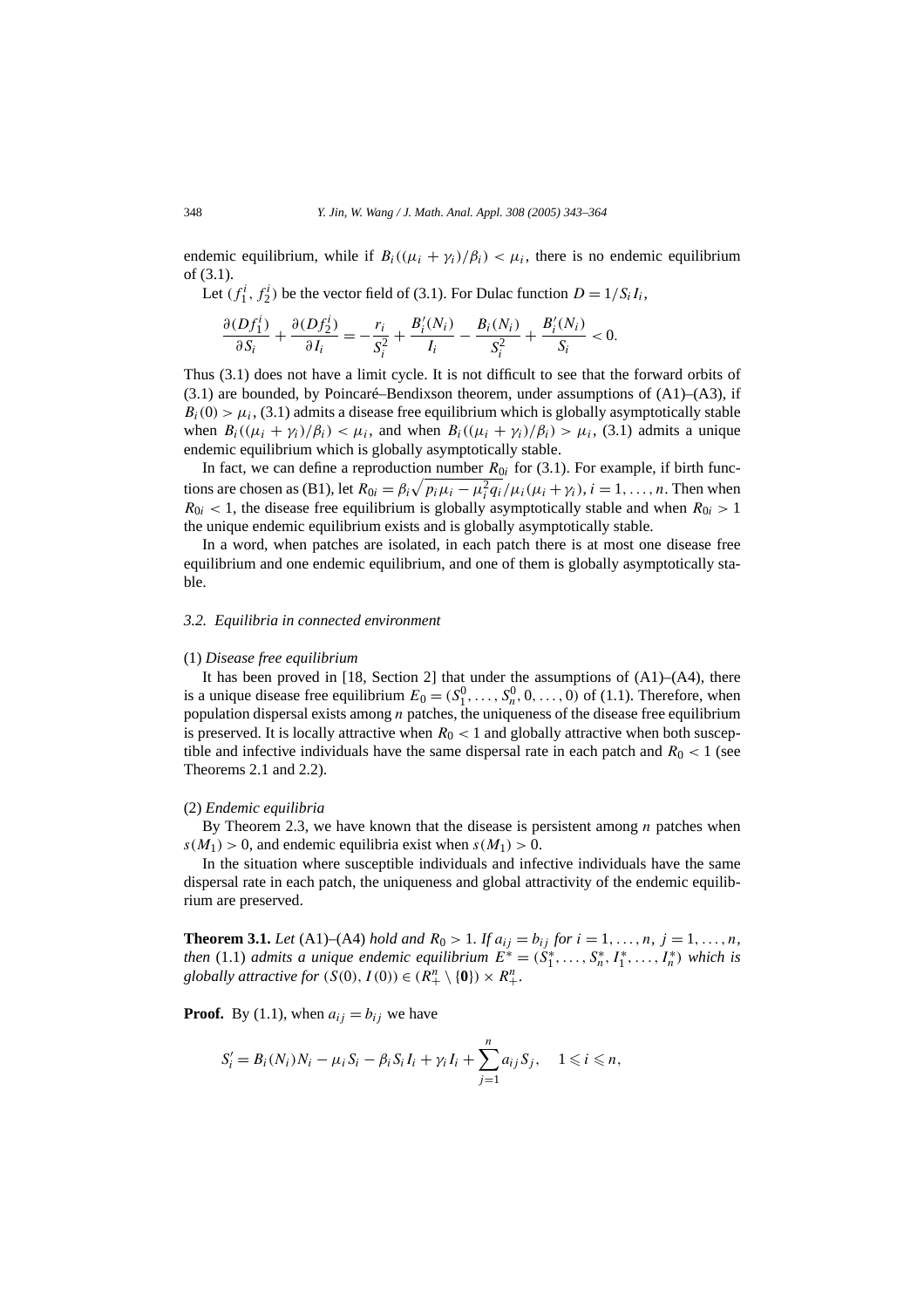*Y. Jin, W. Wang / J. Math. Anal. Appl. 308 (2005) 343–364* 349

$$
I'_{i} = \beta_{i} S_{i} I_{i} - (\mu_{i} + \gamma_{i}) I_{i} + \sum_{j=1}^{n} a_{ij} I_{j}, \quad 1 \leq i \leq n.
$$
 (3.2)

Since  $N_i = S_i + I_i$ , we obtain

$$
N'_{i} = B_{i}(N_{i})N_{i} - \mu_{i}N_{i} + \sum_{j=1}^{n} a_{ij}N_{j}, \quad 1 \leq i \leq n.
$$
 (3.3)

By the conclusion about disease free equilibrium in [18, Section 2], (3.3) admits a unique positive equilibrium  $N^* = (N_1^*, \ldots, N_n^*)$  which is globally asymptotically stable for  $N \in$  $R_+^n \setminus \{0\}$ . Then the total number of population in each patch will tend to a constant when *t* tends to infinity. Then (3.2) is equivalent to the following system:

$$
N'_{i} = B_{i}(N_{i})N_{i} - \mu_{i}N_{i} + \sum_{j=1}^{n} a_{ij}N_{j}, \quad 1 \leq i \leq n,
$$
  

$$
I'_{i} = \beta_{i}(N_{i} - I_{i})I_{i} - (\mu_{i} + \gamma_{i})I_{i} + \sum_{j=1}^{n} a_{ij}I_{j}, \quad 1 \leq i \leq n.
$$
 (3.4)

Clearly, the first *n* equations are independent of the last *n* equations and  $N_i(t)$ ,  $i = 1, \ldots, n$ , can be decided by the first  $n$  equations. Then  $(3.4)$  can be transformed into a nonautonomous system:

$$
I'_{i} = \beta_{i} (N_{i}(t) - I_{i}) I_{i} - (\mu_{i} + \gamma_{i}) I_{i} + \sum_{j=1}^{n} a_{ij} I_{j}, \quad 1 \leq i \leq n.
$$
 (3.5)

Since  $N_i(t) \to N_i^*$ ,  $i = 1, ..., n$ , as  $t \to +\infty$ , (3.5) has the following limiting system:

$$
I'_{i} = \beta_{i} \left( N_{i}^{*} - I_{i} \right) I_{i} - (\mu_{i} + \gamma_{i}) I_{i} + \sum_{j=1}^{n} a_{ij} I_{j}, \quad 1 \leq i \leq n. \tag{3.6}
$$

Now let us consider (3.6). Let  $F: R^n_+ \to R^n$  be defined by the right-hand side of (3.6), *F* =  $(F_1, ..., F_n)$ . Clearly *F* is continuously differentiable, *F*(0*)* = 0, *F<sub>i</sub>*(*I*) ≥ 0, ∀*I* ∈ *R*<sup>*n*</sup>+.  $I_i = 0$ ,  $i = 1, ..., n$ .  $\partial F_i / \partial I_j = a_{ij} \geq 0$ ,  $i \neq j$ , so *F* is cooperative. Clearly *DF(I)* is irreducible for every  $I \in R_+^n$ . For every  $\alpha \in (0, 1)$  and  $I \in \text{int}(R_+^n)$ ,

$$
\beta_i (N_i^* - \alpha I_i) \alpha I_i - (\mu_i + \gamma_i) \alpha I_i + \sum_{j=1}^n a_{ij} \alpha I_j
$$
  
>  $\alpha \left( \beta_i (N_i^* - I_i) I_i - (\mu_i + \gamma_i) I_i + \sum_{j=1}^n a_{ij} I_j \right), \quad i = 1, ..., n,$ 

i.e.,  $F(\alpha I) > \alpha F(I)$ . Thus *F* is strongly sublinear on  $R^n_+$ . It then follows that for any *I* (0) ∈  $R_+^n$ , the unique solution *I* (*t*, *I* (0)) of (3.6) satisfying *I* (0, *I* (0)) = *I* (0) exists globally on  $[0, \infty)$  and  $I(t, I(0)) \ge 0$ ,  $\forall t \ge 0$ . We further claim that (3.6) admits a bounded positive solution. Set

$$
M(Z)=\begin{pmatrix} \beta_1(N_1^*-Z)-\mu_1+a_{11}-\gamma_1&a_{12}&\dots&a_{1n}\\ a_{21}&\beta_2(N_2^*-Z)-\mu_2+a_{22}-\gamma_2&\dots&a_{2n}\\ \dots&\dots&\dots&\dots\\ a_{n1}& a_{n2}&\dots&\beta_n(N_n^*-Z)-\mu_n+a_{nn}-\gamma_n \end{pmatrix}.
$$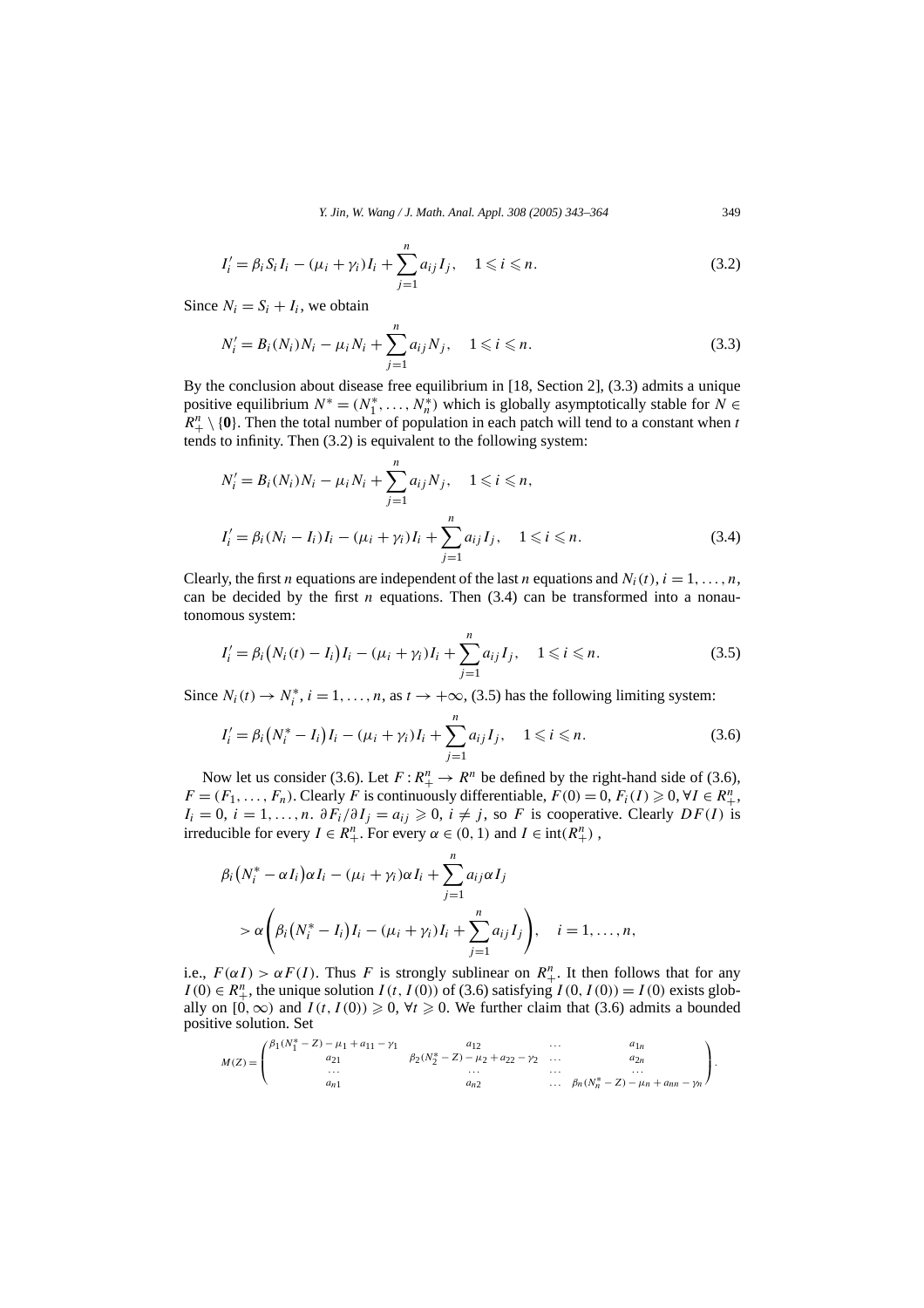Clearly  $M(Z)$  is irreducible and has nonnegative off-diagonal elements. Thus  $s(M(Z))$  is a simple eigenvalue and has a positive eigenvector. We choose a sufficiently large real num- $\text{ber } K > 0 \text{ such that } 0 < \beta_i (N_i^* - K) < \mu_i + \gamma_i, i = 1, \dots, n. \text{ Let } \bar{v} = (\bar{v}_1, \dots, \bar{v}_n) \text{ be a pos-$ itive eigenvector associated with  $s(M(K))$ . Then  $v(t) = (v_1(t), \ldots, v_n(t)) = \overline{v}e^{s(M(K))t}$  is a positive solution of the linear ordinary differential system  $v' = M(K)v$ . Let

$$
\sum(t) = \sum_{i=1}^{n} v_i(t) = e^{s(M(K))t} \sum_{i=1}^{n} \bar{v}_i.
$$

Then

$$
\sum'(t) = e^{s(M(K))t} s(M(K)) \sum_{i=1}^n \bar{v}_i.
$$

Since  $M\bar{v} = s(M(K))\bar{v}$ , we may have  $\sum'(t) \le a \sum(t)$ , where  $a = \max\{\beta_i(N_i^* - K) - \beta_i\}$  $(\mu_i + \gamma_i), i = 1, \ldots, n\}$  < 0. Thus  $\lim_{t \to \infty} \sum_i (t) = 0$  and hence  $s(M(K)) < 0$ . Choose *l* > 0 large enough such that  $l\bar{v}_i > K$ ,  $i = 1, ..., n$ . Set  $x(t) \equiv l\bar{v}$ . If we rewrite (3.6) as  $I' = FI$ , it is easy to see that

$$
x'(t) \equiv 0 > s(M(K))x(t) = M(K)x(t) > F(x(t)).
$$

By the standard comparison theorem, it follows that

$$
0 < I(t, l\bar{v}) \leqslant x(t) = l\bar{v}.
$$

Consequently,  $I(t, l\bar{v})$  is a bounded positive solution of (3.6).

Then if  $s(M(0)) > 0$ , by [20, Corollary 3.2], (3.6) admits a unique equilibrium  $(I_1^*, \ldots, I_n^*)$  in  $R_+^n \setminus \{0\}$ , which is positive and globally asymptotically stable, and hence (3.2) admits a unique equilibrium  $(N_1^* - I_1^*, \ldots, N_n^* - I_n^*, I_1^*, \ldots, I_n^*)$  in  $R_+^{2n} \setminus \{0\}$ , which is positive. Let  $S_i^* = N_i^* - I_i^*$ ,  $i = 1, ..., n$ . Notice that  $M(0) = M_1$ . As a consequence, if *R*<sub>0</sub> > 1, (3.2) admits a unique positive equilibrium  $(S_1^*, \ldots, S_n^*, I_1^*, \ldots, I_n^*)$  in  $R_+^{2n} \setminus \{0\}$ .

Let  $\Phi(t): R_{+}^{n} \to R_{+}^{n}$  be the solution semi-flow of (3.4), that is,  $\Phi(t)(N_{0}, I_{0}) =$  $(N(t), I(t))$  is the solution of (3.4) with  $(N(0), I(0)) = (N_0, I_0)$ . It easily follows that  $N_i(t) \geq 0$ ,  $I_i(t) \geq 0$ ,  $\forall t \geq 0$ , when  $N_i(0) \geq 0$  and  $I_i(0) \geq 0$ . Let  $\omega = \omega(N_0, I_0)$  be the omega limit set of  $\Phi(t)(N_0, I_0)$ . Since  $N_i(t) \to N_i^*$ ,  $i = 1, ..., n$ , as  $t \to +\infty$ , there holds  $\omega = \{N^*\}\times\tilde{\omega}, \tilde{\omega} \in R_+^n$ . Restricting  $\Phi(t)$  on  $\omega$ , we have  $\Phi(t)|_{\omega} : \omega \to \omega$ , that is,  $\Phi(t)|_{\omega}(N_1^*, \ldots, N_n^*, I_1, \ldots, I_n) = (N_1^*, \ldots, N_n^*, \Phi_1(I_1, \ldots, I_n)),$  where  $\Phi_1(t)$  is the solution semi-flow of system (3.6). By [19, Lemma 1.2.1'],  $\omega$  is an internal chain transitive set for  $\Phi(t)$ . Thus by the relationship between  $\omega$  and  $\tilde{\omega}$ , it easily follows that  $\tilde{\omega}$  is an internal chain transitive set for  $\Phi_1(t)$ . Since for (3.6) there are only two equilibria **0** and  $I^*$ , when  $R_0 > 1$  and  $I^*$  is globally asymptotically stable for (3.6) in  $R_+^n \setminus \{0\}$ , by the continuous time version of [19, Theorem 1.2.2],  $\tilde{\omega}$  should be 0 or  $I^*$ .

We claim that  $\tilde{\omega} \neq \{0\}$ . Assume that, by contradiction,  $\tilde{\omega} = \{0\}$ . Then  $\omega = (N_1^*, \dots, N_n^*)$ . 0,..., 0), that is  $N_i(t) \to N_i^*$ ,  $I_i(t) \to 0$ ,  $i = 1, ..., n$ , as  $t \to +\infty$ . Since  $s(M_1) > 0$ , we can choose a small  $\eta > 0$  such that  $s(M_1 - \eta E) > 0$ , where  $E = \text{diag}(1, \ldots, 1)$ . It follows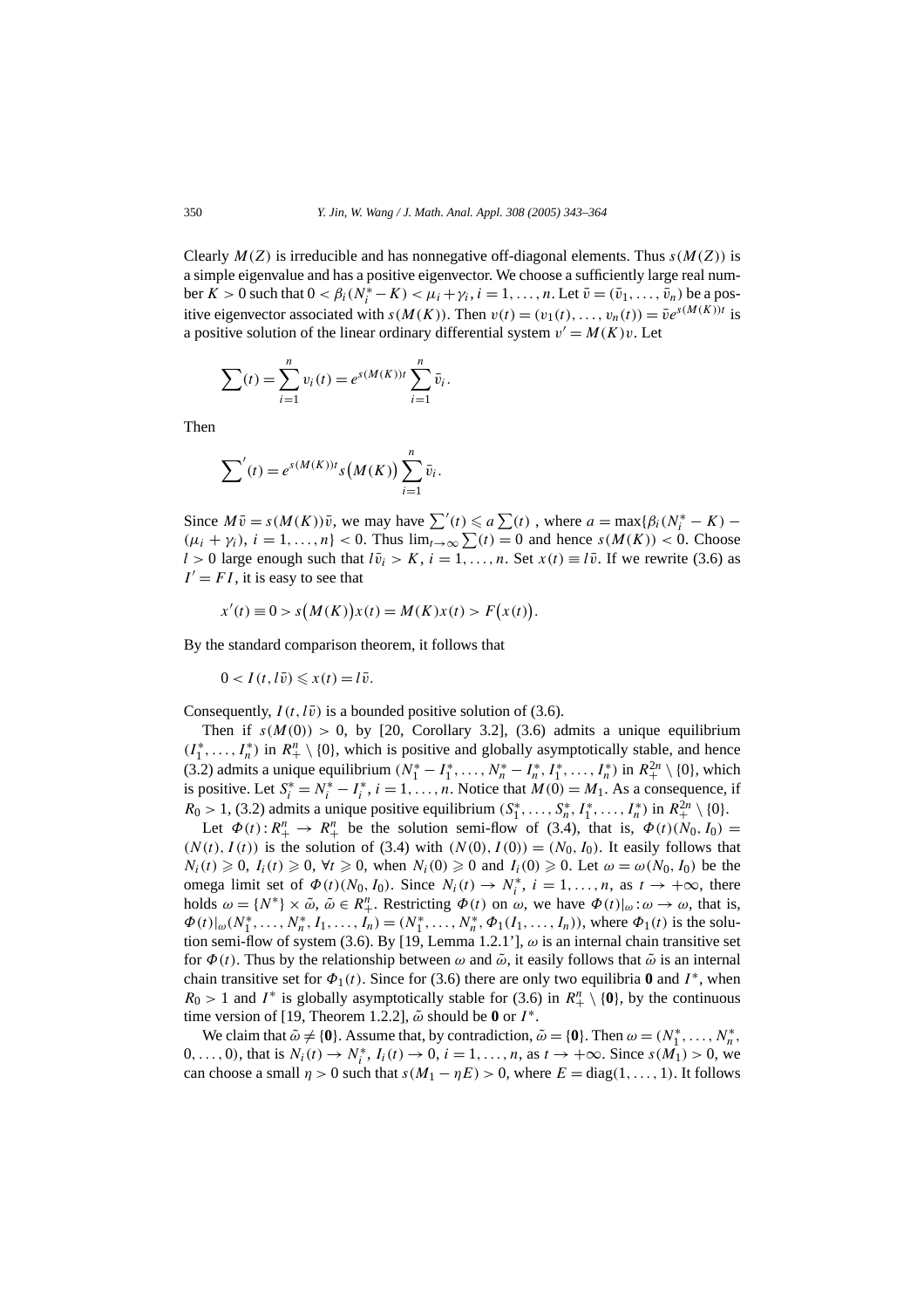that there exists a  $\bar{t}$  such that  $\beta_i(N_i(t) - I_i(t)) > \beta_i N_i^* - \eta$ ,  $\forall t \geq \bar{t}$ ,  $i = 1, ..., n$ . Then  $I(t) = (I_1(t), \ldots, I_n(t))$  satisfies

$$
I'_{i}(t) > (\beta_{i} N_{i}^{*} - \eta) I_{i} - (\mu_{i} + \gamma_{i}) I_{i} + \sum_{j=1}^{n} a_{ij} I_{j}, \quad \forall t \geq \bar{t}, i = 1, ..., n.
$$

Let **v** =  $(v_1, \ldots, v_n)$  be a positive eigenvector of  $M_1 - \eta E$  associated with  $s(M_1 - \eta E)$ . Choose an small number  $\alpha$  such that  $I(\bar{t}) \geq \alpha v$ . Then by the comparison theorem,

 $I(t) \geq \alpha e^{s(M_1 - \eta E)(t - \bar{t})}, \quad \forall t \geq \bar{t},$ 

and hence  $I_i(t) \rightarrow +\infty$ ,  $i = 1, ..., n$ , which contradicts  $\tilde{\omega} = \{0\}.$ 

Thus  $\tilde{\omega} = I^*$  and  $\omega = (N_1^*, \ldots, N_n^*, I_1^*, \ldots, I_n^*)$ . Consequently the unique endemic equilibrium  $(S_1^*, \ldots, S_n^*, I_1^*, \ldots, I_n^*)$  is globally attractive.  $\Box$ 

For simplicity, we only consider two patches in the remaining part of this paper. When population dispersal exists only within two patches, the dynamics of those individuals is governed by the following model:

$$
S'_1 = B_1(N_1)N_1 - (\mu_1 + a_1)S_1 - \beta_1 S_1 I_1 + \gamma_1 I_1 + a_2 S_2,
$$
  
\n
$$
S'_2 = B_2(N_2)N_2 - (\mu_2 + a_2)S_2 - \beta_2 S_2 I_2 + \gamma_2 I_2 + a_1 S_1,
$$
  
\n
$$
I'_1 = \beta_1 S_1 I_1 - (\mu_1 + \gamma_1 + b_1) I_1 + b_2 I_2,
$$
  
\n
$$
I'_2 = \beta_2 S_2 I_2 - (\mu_2 + \gamma_2 + b_2) I_2 + b_1 I_1,
$$
\n(3.7)

where  $a_i \geq 0$  is the emigration rate of susceptible individuals in the *i*th patch;  $b_i \geq 0$  is the emigration rate of infective individuals in the *i*th patch. Here we suppose that population just disperse between two patches, population emigrating from one patch must immigrate into the other patch. For (3.7), we will analyze the stability of endemic equilibria.

**Theorem 3.2.** Assume (A1)–(A4) and  $R_0 > 1$ . If  $a_i = b_i$ , then the unique endemic equilib*rium of* (3.7) *is local asymptotically stable.*

**Proof.** It is equivalent to consider the following model:

$$
N'_1 = B_1(N_1)N_1 - (\mu_1 + a_1)N_1 + a_2N_2,
$$
  
\n
$$
N'_2 = B_2(N_2)N_2 - (\mu_2 + a_2)N_2 + a_1N_1,
$$
  
\n
$$
I'_1 = \beta_1(N_1 - I_1)I_1 - (\mu_1 + \gamma_1 + a_1)I_1 + a_2I_2,
$$
  
\n
$$
I'_2 = \beta_2(N_2 - I_2)I_2 - (\mu_2 + \gamma_2 + a_2)I_2 + a_1I_1.
$$
\n(3.8)

By Theorem 3.1, let  $(N_1^*, N_2^*, I_1^*, I_2^*)$  be the unique endemic equilibrium of (3.8). The Jacobian matrix at this point is

$$
A = \begin{pmatrix} a_{11} & a_2 & 0 & 0 \\ a_1 & a_{22} & 0 & 0 \\ \beta_1 I_1^* & 0 & a_{33} & a_2 \\ 0 & \beta_2 I_2^* & a_1 & a_{44} \end{pmatrix},
$$

where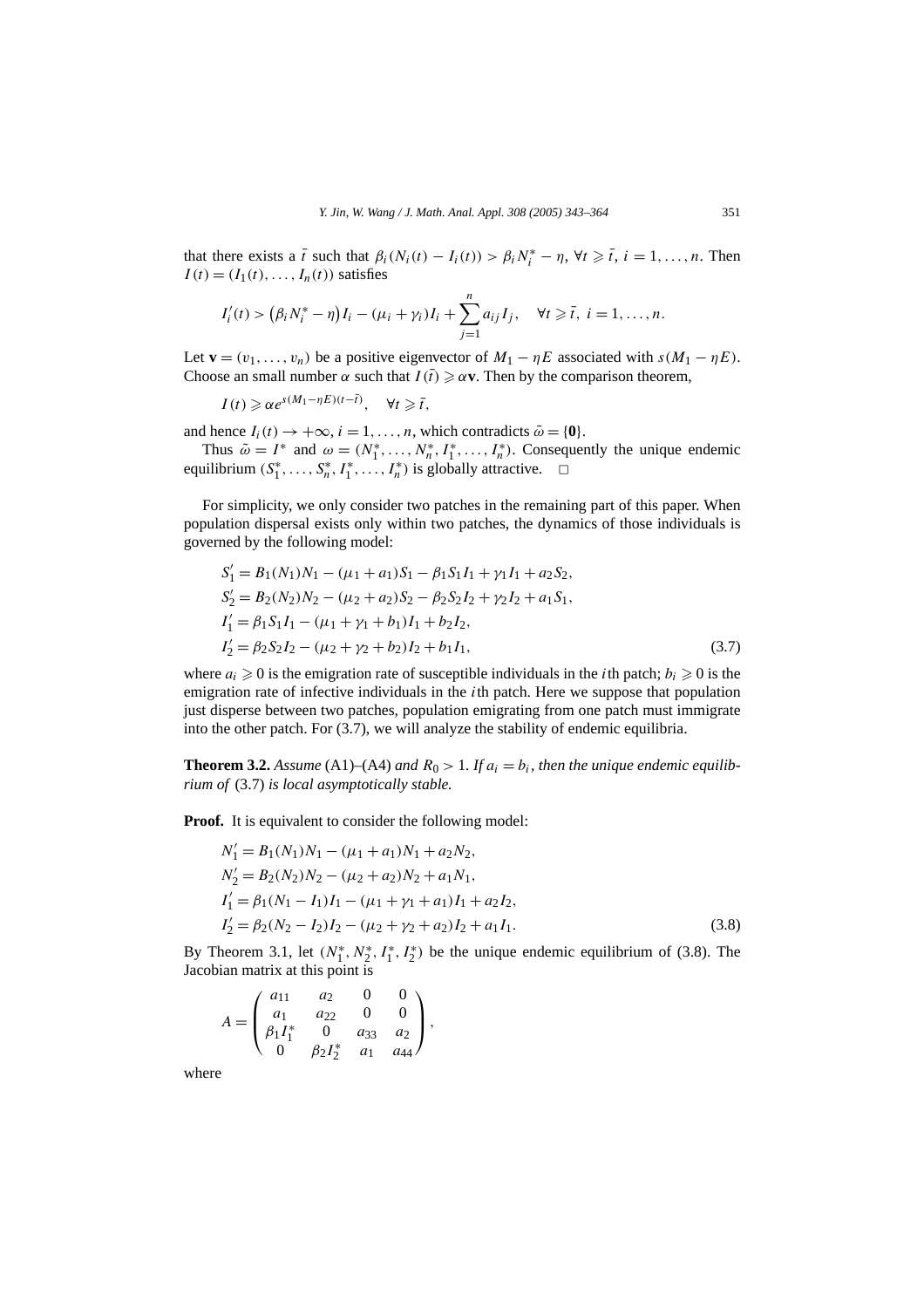$$
a_{11} = B'_1(N_1^*)N_1^* + B_1(N_1^*) - (\mu_1 + a_1),
$$
  
\n
$$
a_{22} = B'_2(N_2^*)N_2^* + B_2(N_2^*) - (\mu_2 + a_2),
$$
  
\n
$$
a_{33} = \beta_1 N_1^* - 2\beta_1 I_1^* - (\mu_1 + \gamma_1 + a_1),
$$
  
\n
$$
a_{44} = \beta_2 N_2^* - 2\beta_2 I_2^* - (\mu_2 + \gamma_2 + a_2).
$$

The characteristic equation of *A* is:  $|\lambda E - A| = \lambda^4 + e_1 \lambda^3 + e_2 \lambda^2 + e_3 \lambda + e_4 = 0$  where

$$
e_1 = -a_{11} - a_{22} - a_{33} - a_{44},
$$
  
\n
$$
e_2 = a_{33}a_{44} + a_{11}a_{22} - 2a_{1}a_2 + a_{22}a_{33} + a_{22}a_{44} + a_{11}a_{44} + a_{11}a_{33},
$$
  
\n
$$
e_3 = a_1a_2(a_{11} + a_{22} + a_{33} + a_{44}) - a_{11}a_{22}a_{33} - a_{11}a_{22}a_{44} - a_{22}a_{33}a_{44}
$$
  
\n
$$
- a_{11}a_{33}a_{44},
$$
  
\n
$$
e_4 = (-a_1a_2 + a_{33}a_{44})(-a_1a_2 + a_{11}a_{22}).
$$

By the definition of  $(N_1^*, N_2^*, I_1^*, I_2^*)$ , we have

$$
a_{11} = B'_1(N_1^*)N_1^* - a_2N_2^*/N_1^*, \qquad a_{22} = B'_2(N_2^*)N_2^* - a_1N_1^*/N_2^*,
$$
  
\n
$$
a_{33} = -a_2I_2^*/I_1^* - \beta_1I_1^*, \qquad a_{44} = -a_1I_1^*/I_2^* - \beta_2I_2^*.
$$
\n(3.9)

Since  $B_i(N_i)$  is a decreasing function of  $N_i$ , it is obvious that  $a_{11} < 0$ ,  $a_{22} < 0$ ,  $a_{33} < 0$ ,  $a_{44}$  < 0, thus  $e_1$  > 0. By (3.9), we have

$$
e_4 = \frac{(a_2 I_2^{*3} \beta_2 + a_1 I_1^{*3} \beta_1 + I_2^{*2} \beta_2 I_1^{*2} \beta_1)(B_1' (N_1^*) N_1^{*2} B_2' (N_2^*) N_2^{*2} - B_1' (N_1^*) N_1^{*3} a_1 - B_2' (N_2^*) N_2^{*3} a_2)}{I_1^* I_2^* N_1^* N_2^*},
$$

thus  $e_4 > 0$ . Let

$$
\Delta_2 = \begin{vmatrix} e_1 & 1 \\ e_3 & e_2 \end{vmatrix}, \qquad \Delta_3 = \begin{vmatrix} e_1 & 1 & 0 \\ e_3 & e_2 & e_1 \\ 0 & e_4 & e_3 \end{vmatrix}.
$$

Similarly by (3.9) it is not difficult to see  $\Delta_2 > 0$ ,  $\Delta_3 > 0$ . Then by Routh–Rouwitz criteria, all eigenvalues of *A* have negative real parts. Thus  $(N_1^*, N_2^*, I_1^*, I_2^*)$  is locally asymptotically stable.  $\square$ 

Then by Theorems 3.1 and 3.2 it is easy to obtain the globally asymptotic stability of the unique endemic equilibrium when  $n = 2$ :

**Theorem 3.3.** *Assume* (A1)–(A4) *hold and*  $R_0 > 1$ *. If*  $a_i = b_i$  *for*  $i = 1, 2$ *, then* (3.7) *admits a unique endemic equilibrium*  $E^* = (S_1^*, S_2^*, I_1^*, I_2^*)$ , which is globally asymptotically *stable.*

By using a similar method used in paper [21], we can also obtain the uniqueness of the endemic equilibrium and its global attractivity under a small perturbation of (3.8).

Define

$$
X = \{(S_1, S_2, I_1, I_2): S_i \ge 0, I_i \ge 0, i = 1, 2\},
$$
  
\n
$$
X_0 = \{(S_1, S_2, I_1, I_2): I_i > 0, i = 1, 2\},
$$
  
\n
$$
\partial X_0 = X \setminus X_0.
$$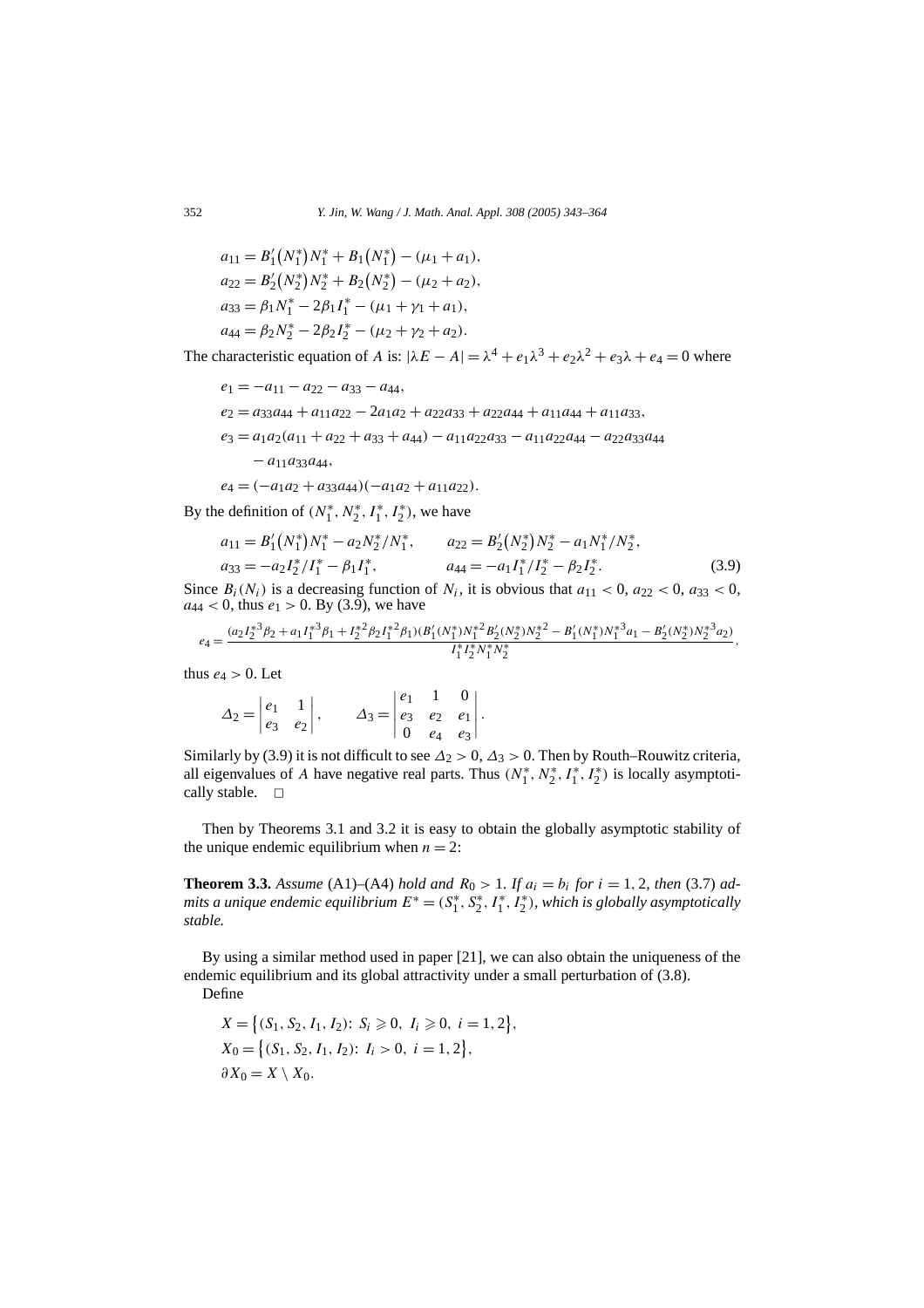Clearly,  $X_0$  is an open set related to *X* and both *X* and  $X_0$  are positively invariant for (3.7).

**Theorem 3.4.** *Assume* (A1)–(A4) *hold. Let*  $\mathbf{a} = (a_1, a_2)$ ,  $\mathbf{b} = (b_1, b_2)$ *. For any fixed*  $\mathbf{a}$  *with*  $a_i \geq 0$ ,  $i = 1, 2$ ,  $b_0 \equiv \mathbf{a}$ . If  $R_0 > 1$ , then there exists an  $\bar{\varepsilon} > 0$  such that for any **b** with  $|\mathbf{b} - \mathbf{b}_0| \leq \bar{\varepsilon}$ , and  $b_i \neq 0$ ,  $i = 1, 2, (3.7)$  *admits a unique endemic equilibrium*  $E^*(\mathbf{b}) =$  $(S_1^*(\mathbf{b}), S_2^*(\mathbf{b}), I_1^*(\mathbf{b}), I_2^*(\mathbf{b}))$ , which is globally attractive for  $(S(0), I(0)) \in X_0$ .

**Proof.** By the definition of  $R_0$ , there exists an  $\varepsilon_0 > 0$  such that  $R_0 > 1$  when  $|\mathbf{b} - \mathbf{b}_0| \leqslant \varepsilon_0$ .

By [18, Lemma 2.2], solutions of  $(3.7)$  in  $R<sup>4</sup>$  are uniformly bounded and ultimately bounded uniformly for  $\mathbf{a}, \mathbf{b} \in R_+^2$ . It follows that there exists a bounded and closed set *G* in  $R_+^4$ , which is independent of **b** if **a** is fixed, such that for any  $\phi \in X$  and **b** with  $|\mathbf{b} - \mathbf{b}_0| \leq \varepsilon_0$ , there exists  $t_0 = t_0(\phi, \mathbf{b}) > 0$  such that  $\Phi(\mathbf{b}, t) \in G$  for all  $t \geq t_0$ . Then every forward orbit in  $R_+^4$  of (3.7) eventually enters into G.

Let  $\Phi(\mathbf{b}, t)$  be the solution semi-flow generated by (3.7).

It is easy to see that when  $|\mathbf{b} - \mathbf{b}_0| \leq \varepsilon_0$  and  $t > 0$ ,  $\Phi(\mathbf{b}, t): X \to X$  is compact. It follows that for any fixed  $t > 0$ ,  $\Phi(., t)_{\phi}$ :  $\bigcup (\mathbf{b}_0, \varepsilon_0) \to X$  is continuous uniformly for  $\phi$ in any bounded subset *B* of *X*, and hence  $\bigcup_{\mathbf{b} \in \bigcup (\mathbf{b}_0, \varepsilon_0)} \Phi(\mathbf{b}, t)B$  is compact in *X* (see, e.g., the Claim in the proof of Smith and Zhao [12, Theorem 3.1]). Since *G* is closed and  $\forall \phi \in X, \mathbf{b} \in \bigcup(\mathbf{b}_0, \varepsilon_0)$ , there exists  $t_0 = t_0(\phi, \mathbf{b}) > 0$  such that  $\Phi(\mathbf{b}, t)_{\phi} \in G$  for all  $t \geq t_0$ . Let  $\omega_{\bf b}(\phi)$  be the omega limit set of  $\phi \in X$  for  $\Phi(\bf b, t): X \to X$ . Clearly  $\omega_{\bf b}(\phi)$  is invariant for  $\Phi(\mathbf{b}, t)$  and  $\omega_{\mathbf{b}}(\phi) \in G$ . Then

$$
\overline{\bigcup_{\mathbf{b}\in \bigcup (\mathbf{b}_0,\varepsilon_0),\phi\in X}\omega_{\mathbf{b}}(\phi)}\subset \overline{\bigcup_{\mathbf{b}\in \bigcup (\mathbf{b}_0,\varepsilon_0),\phi\in X}\Phi(\mathbf{b},t)\omega_{\mathbf{b}}(\phi)}\subset \overline{\bigcup_{\mathbf{b}\in \bigcup (\mathbf{b}_0,\varepsilon_0)}\Phi(\mathbf{b},t)G}
$$

and hence  $\bigcup_{\mathbf{b}\in\bigcup(\mathbf{b}_0,\varepsilon_0),\phi\in X}\omega_{\mathbf{b}}(\phi)$  is compact in *X*.

By Theorem 2.3, for each  $\mathbf{b} \in \mathcal{b}$   $(\mathbf{b}_0, \varepsilon_0), \Phi(\mathbf{b}, t)$  is uniformly persistent with respect to *(X*<sub>0</sub>,  $\partial$ *X*<sub>0</sub>) and hence by Hale and Waltman [5, Theorem 3.2], there is a global attractor  $A$ <sup>0</sup>**b**</sub> for  $\Phi(\mathbf{b}, t): X_0 \to X_0$ .

In the case that  $b_i \neq 0$ ,  $i = 1, 2$ , and  $R_0 > 1$ , there are only two equilibria  $W_1 = (0, 0)$ and  $W_2 = (S_b^0, 0)$  in  $\partial X_0$ . By the analysis of disease free equilibrium in [18], we have  $\widetilde{A}_{\mathbf{b}\partial} = \bigcup_{\phi \in \partial X_0} \omega_{\mathbf{b}}(\phi) = \{W_1, W_2\}$ , where  $\omega_{\mathbf{b}}(\phi)$  is the omega limit set of  $\phi$  for the solution semi-flow  $\Phi(\mathbf{b},t)$ . Clearly  $A_{\mathbf{b}\partial}$  is the maximal compact set of  $\Phi(\mathbf{b},t)$  in  $\partial X_0$  and  $W_1$  and  $W_2$  are disjoint compact and isolated inversion sets for semi-flow  $\Phi(\mathbf{b},t)$ , and no subset *W*<sub>2</sub> are disjoint compact and isolated invariant sets for semi-flow  $\Phi(\mathbf{b}, t)|_{\partial X_0}$  and no subset of  $\{W_1, W_2\}$  forms a cycle in  $\partial X_0$ . Thus  $\{W_1, W_2\}$  is an acyclic covering of  $\overline{A}_{\mathbf{b}\partial}$ .

We claim there exists  $\delta = \delta(\epsilon_0) > 0$  such that for any **b** with  $|\mathbf{b} - \mathbf{b}_0| \leq \epsilon_0$ , there hold  $R_0 > 1$  and  $\limsup_{t \to +\infty} \|\Phi(\mathbf{b}, t)_{\phi}\| \geq \delta, \forall \phi \in X_0$ .

Assume that, by contradiction,  $\forall \delta > 0$ , there exist  $\phi \in X_0$ , and **b** with  $|\mathbf{b} - \mathbf{b}_0| \leq \varepsilon_0$  such that  $s(M_1) > 0$  and  $\limsup_{t \to +\infty} \|\phi(\mathbf{b}, t)_{\phi}\| < \delta$ . Then we can choose an small  $\eta > 0$  such that  $s(M_1 - \eta M_2) > 0$ , where  $M_2 = \text{diag}(\beta_1, \beta_2)$ . By the form of (3.7),  $\Phi \ge 0$  if  $\phi \ge 0$ . Then under the above assumption there hold  $I_i(t) < \delta$ ,  $i = 1, 2$ , and

$$
S'_1(t) \geq B_1(S_1 + \delta)S_1 - (\mu_1 + \beta_1 \delta)S_1 - a_1 S_1 + a_2 S_2,
$$
  
\n
$$
S'_2(t) \geq B_2(S_2 + \delta)S_2 - (\mu_2 + \beta_2 \delta)S_2 - a_2 S_2 + a_1 S_1.
$$
\n(3.10)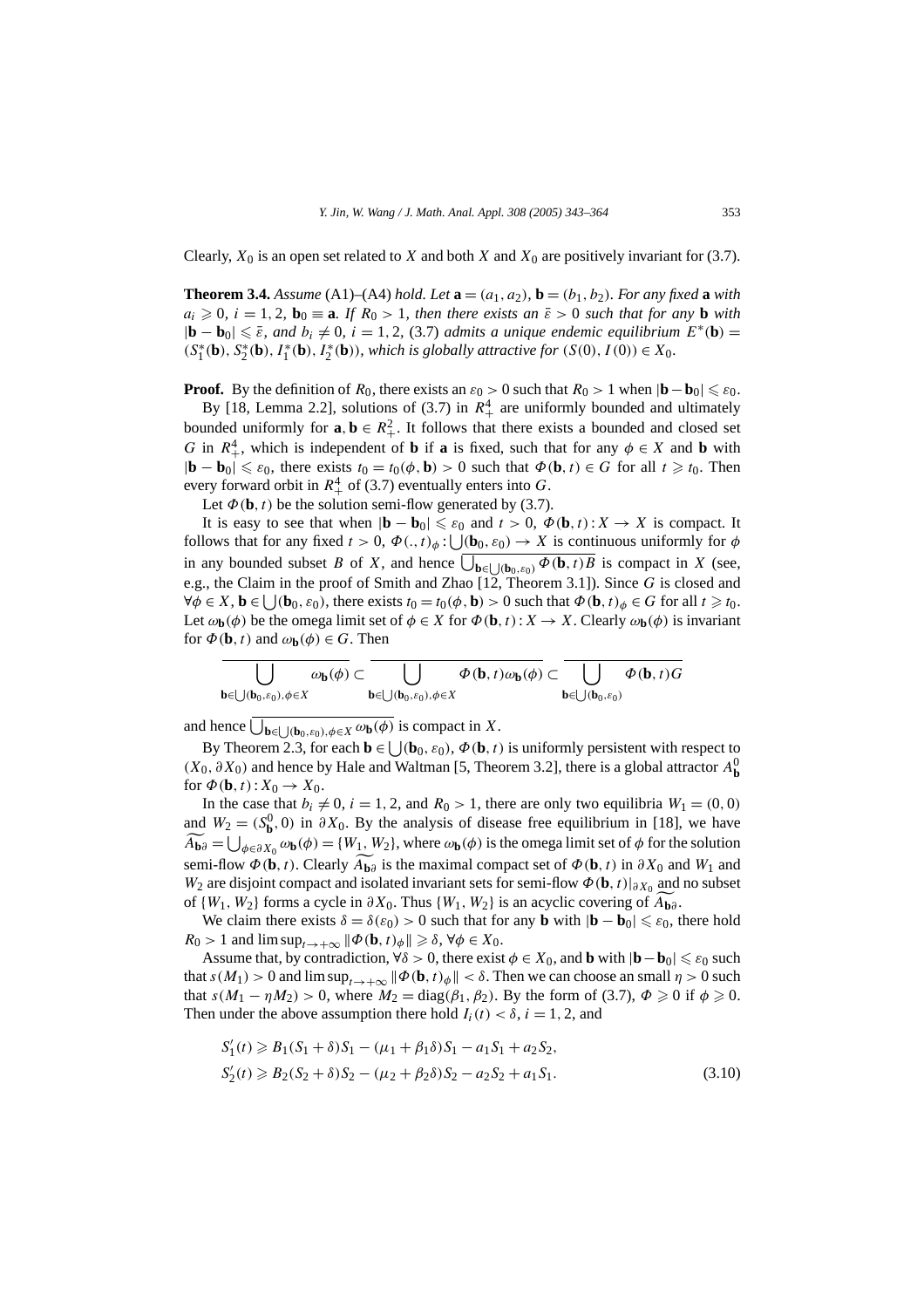By the analysis of disease free equilibrium in [18], we can restrict *δ* very small such that

$$
S'_1(t) = B_1(S_1 + \delta)S_1 - (\mu_1 + \beta_1 \delta)S_1 - a_1 S_1 + a_2 S_2,
$$
  
\n
$$
S'_2(t) = B_2(S_2 + \delta)S_2 - (\mu_2 + \beta_2 \delta)S_2 - a_2 S_2 + a_1 S_1
$$
\n(3.11)

admits a unique positive equilibrium *S*∗*(δ)* which is globally asymptotically stable for  $S^0 \in R^2_+ \setminus \{0\}$ . By the implicit function theorem, it follows that  $S^*(\delta)$  is continuous in  $\delta$ . Thus we can further restrict  $\delta$  small enough such that  $S^*(\delta) > S^* - \eta$ . Then there exists a *T* > 0 such that  $S(t) > S^* - \eta$ ,  $\forall t \ge T$ . As a consequence, for all  $t \ge T$ ,

$$
I'_1 \ge \beta_1 (S_1^* - \eta) I_1 - (\mu_1 + \gamma_1) I_1 - b_1 I_1 + b_2 I_2,
$$
  
\n
$$
I'_2 \ge \beta_2 (S_2^* - \eta) I_2 - (\mu_2 + \gamma_2) I_2 - b_2 I_2 + b_1 I_1.
$$
\n(3.12)

Since  $M_1 - \eta M_2$  has a positive eigenvalues  $s(M_1 - \eta M_2)$  with a positive eigenvector, by comparison theorem, it is easy to see that  $I_i(t) \to \infty$ ,  $i = 1, 2$ , which contradicts to the assumption. Thus for the above  $\varepsilon_0$ , there exists  $\delta = \delta(\varepsilon_0) > 0$  such that for any **b** with  $|\mathbf{b} - \mathbf{b}_0| \leq \varepsilon_0$ , there holds  $\limsup_{t \to +\infty} \|\Phi(\mathbf{b}, t)_{\phi}\| \geq \delta$ ,  $\forall \phi \in X_0$ .

Similarly we can also prove that there exists a  $\delta_1 = \delta_1(\epsilon_0) > 0$  such that for any **b** with  $|\mathbf{b} - \mathbf{b}_0| \leq \varepsilon_0$ , there holds  $\limsup_{t \to +\infty} \|\Phi(\mathbf{b}, t)_{\phi} - (S^0, 0)\| \geq \delta_1$ ,  $\forall \phi \in X_0$ .

Then by the theorem on the uniform persistence uniform in parameters (see Smith and Zhao [12, Theorem 4.3 and Remark 4.2]), it follows that there exists  $\varepsilon_1 \in (0, \varepsilon_0]$ ,  $\beta_1 > 0$ such that  $\liminf_{t\to+\infty} d(\Phi(\mathbf{b},t)_{\phi},\partial X_0) \geq \beta_1$  for all  $\phi \in X_0$  and  $|\mathbf{b}-\mathbf{b}_0| \leq \varepsilon_1$ ,  $b_i \neq 0$ , *i* = 1, 2. Thus there exists a bounded and closed subset  $B_0^*$  of  $X_0$  such that  $A_0^0$  ⊂  $B_0^*$  for all  $|\mathbf{b} - \mathbf{b}_0| \leq \varepsilon_1$ . For all  $t > 0$ ,

$$
\overline{\bigcup_{\mathbf{b}\in\bigcup(\mathbf{b}_0,\varepsilon_1)}\Phi(\mathbf{b},t)A_{\mathbf{b}}^0}\subset \overline{\bigcup_{\mathbf{b}\in\bigcup(\mathbf{b}_0,\varepsilon_1)}\Phi(\mathbf{b},t)B_0^*} \text{ and}
$$
\n
$$
\overline{\bigcup_{\mathbf{b}\in\bigcup(\mathbf{b}_0,\varepsilon_1)}\Phi(\mathbf{b},t)A_{\mathbf{b}}^0} = \overline{\bigcup_{\mathbf{b}\in\bigcup(\mathbf{b}_0,\varepsilon_1)}A_{\mathbf{b}}^0\subset \overline{B_0^*}} = B_0^* \subset X_0.
$$

Thus  $\bigcup_{\mathbf{b}\in\bigcup(\mathbf{b}_0,\varepsilon_1)}\Phi(\mathbf{b},t)A_{\mathbf{b}}^0$  is compact in  $X_0$ .

When **b** = **b**<sub>0</sub>, system (3.7) admits a unique positive equilibrium  $(S_1^*, S_2^*, I_1^*, I_2^*)$  which is globally asymptotically stable in  $X_0$  (Theorem 3.1). Let  $U = X_0$  and  $B_b = A_b^0$ . By Smith and Waltman [11, Theorem 2.2] there exists an  $\bar{\varepsilon} \in (0, \varepsilon_1]$  such that for any **b** with  $|\mathbf{b} - \mathbf{b}_0|$  ≤  $\bar{\varepsilon}$ , (3.7) admits a positive equilibrium  $(S_1^*(\mathbf{b}), S_2^*(\mathbf{b}), I_1^*(\mathbf{b}), I_2^*(\mathbf{b}))$  which is globally attractive in  $X_0$ .  $\Box$ 

From above results we see that the uniqueness, global attractivity and even globally asymptotic stability of the endemic equilibrium in connected environment can be preserved from isolated environment, if dispersal rates of susceptible individuals and infective ones are the same or very close in each patch. However, this may not be true, when dispersal rates of two group individuals are not very close to each other in each patch. In fact, some numerical examples show that multi-endemic equilibria may emerge from (3.7) in some cases. We show this by fixing birth functions as (B1) in (3.7):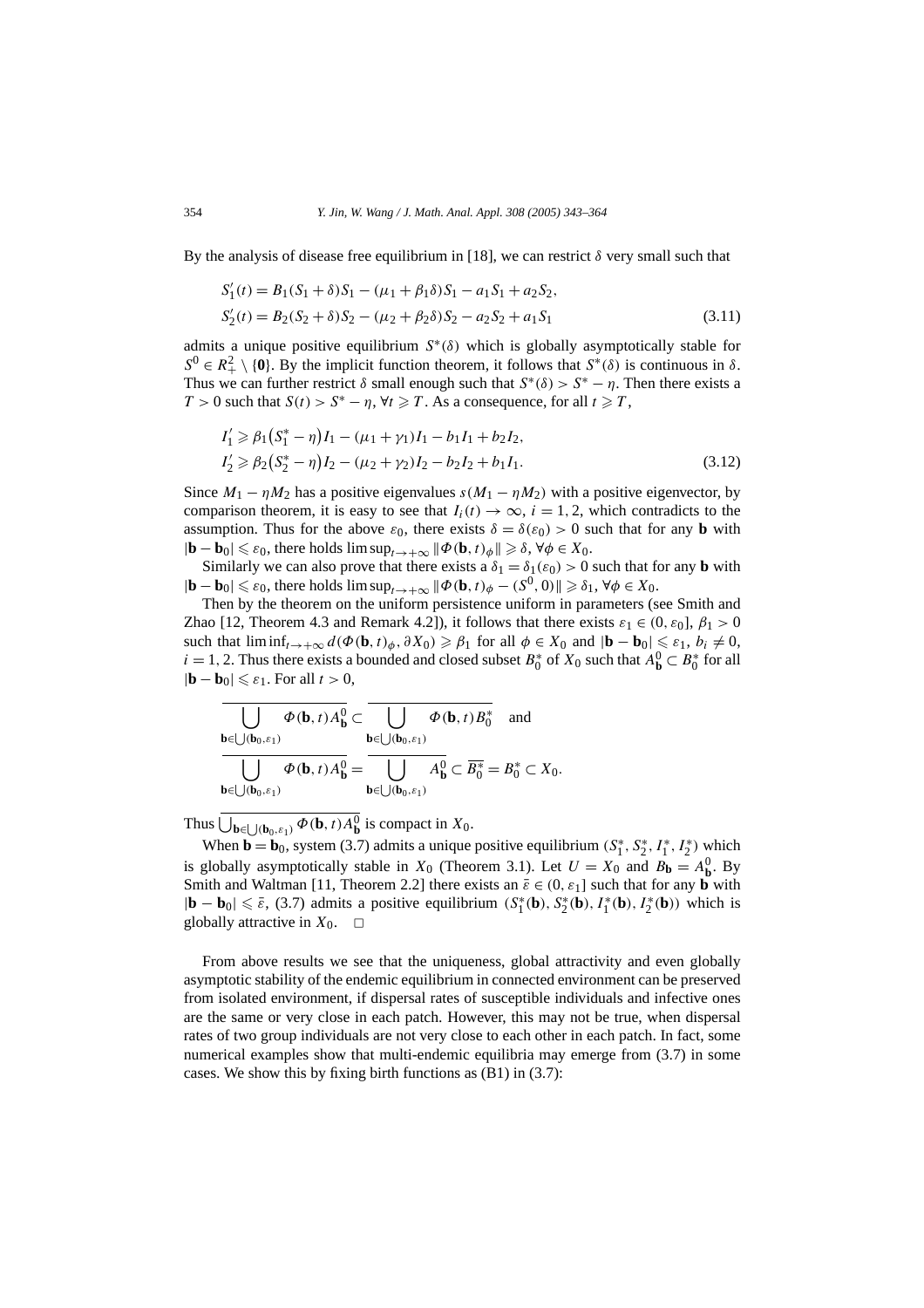$$
S'_{1} = \frac{p_{1}}{N_{1}^{2} + q_{1}} N_{1} - (\mu_{1} + a_{1}) S_{1} - \beta_{1} S_{1} I_{1} + \gamma_{1} I_{1} + a_{2} S_{2},
$$
  
\n
$$
S'_{2} = \frac{p_{2}}{N_{2}^{2} + q_{2}} N_{2} - (\mu_{2} + a_{2}) S_{2} - \beta_{2} S_{2} I_{2} + \gamma_{2} I_{2} + a_{1} S_{1},
$$
  
\n
$$
I'_{1} = \beta_{1} S_{1} I_{1} - (\mu_{1} + \gamma_{1} + b_{1}) I_{1} + b_{2} I_{2},
$$
  
\n
$$
I'_{2} = \beta_{2} S_{2} I_{2} - (\mu_{2} + \gamma_{2} + b_{2}) I_{2} + b_{1} I_{1}.
$$
  
\n(3.13)

In the case that  $b_i = 0$ ,  $i = 1, 2$ , i.e., infective individuals in two patches are prevented from dispersal, (3.13) is reduced to

$$
S'_{1} = \frac{p_{1}}{(S_{1} + I_{1})^{2} + q_{1}} (S_{1} + I_{1}) - (\mu_{1} + a_{1})S_{1} - \beta_{1}S_{1}I_{1} + \gamma_{1}I_{1} + a_{2}S_{2},
$$
  
\n
$$
S'_{2} = \frac{p_{2}}{(S_{2} + I_{2})^{2} + q_{2}} (S_{2} + I_{2}) - (\mu_{2} + a_{2})S_{2} - \beta_{2}S_{2}I_{2} + \gamma_{2}I_{2} + a_{1}S_{1},
$$
  
\n
$$
I'_{1} = \beta_{1}S_{1}I_{1} - (\mu_{1} + \gamma_{1})I_{1},
$$
  
\n
$$
I'_{2} = \beta_{2}S_{2}I_{2} - (\mu_{2} + \gamma_{2})I_{2}.
$$
  
\n(3.14)

To find the endemic equilibrium  $(S_1^*, S_2^*, I_1^*, I_2^*)$ , set the right side of above system equal to zero, we can obtain  $S_1^* = (\mu_1 + \gamma_1)/\beta_1$ ,  $S_2^* = (\mu_2 + \gamma_2)/\beta_2$ , and  $I_1^*$  and  $I_2^*$  satisfy the two equations below:

$$
\frac{p_1}{\left(\frac{\mu_1 + \gamma_1}{\beta_1} + I_1\right)^2 + q_1} \left(\frac{\mu_1 + \gamma_1}{\beta_1} + I_1\right) - (\mu_1 + a_1) \frac{\mu_1 + \gamma_1}{\beta_1} + a_2 \frac{\mu_2 + \gamma_2}{\beta_2} - \mu_1 I_1 = 0,
$$
\n(3.15)\n
$$
\frac{p_2}{\left(\frac{\mu_2 + \gamma_2}{\beta_2} + I_2\right)^2 + q_2} \left(\frac{\mu_2 + \gamma_2}{\beta_2} + I_2\right) - (\mu_2 + a_2) \frac{\mu_2 + \gamma_2}{\beta_1} + a_1 \frac{\mu_1 + \gamma_1}{\beta_1} - \mu_2 I_2 = 0.
$$
\n(3.16)

Suppose  $a_1 > 0$ ,  $a_2 > 0$ . We find by numerical calculations that for sufficiently large  $β_1$  and  $β_2$  there may exist two positive solutions to (3.15) or (3.16) when  $a_1$  and  $a_2$  are in some range, if other parameter values are fixed, which indicates that if infective individuals do not disperse, then when contact rates are sufficiently large there may exist two different endemic equilibria within the two patches. This phenomenon can be seen in an example, for which we choose  $b_i = 0$ ,  $i = 1, 2$ ,  $\beta_1 = 8$ ,  $\beta_2 = 6$ ,  $p_1 = 2$ ,  $p_2 = 6$ ,  $q_1 = 2$ ,  $q_2 = 3$ ,  $\mu_1 = 0.3$ ,  $\mu_2 = 0.4$ ,  $\gamma_1 = 0.5$ ,  $\gamma_2 = 0.6$ ,  $a_1 = 4$  and the relationships between  $I_1^*$ ,  $I_2^*$  and  $a_2$  are shown in Fig. 1. As a detailed example, when  $a_2 = 8$ , we may obtain two endemic equilibria: *(*0*.*1*,* 1*/*6*,* 4*.*36746*,* 1*.*7941*)* and *(*0*.*1*,* 1*/*6*,* 4*.*36746*,* 0*.*545307*)*. Moreover, by using XPPAUT, we can project the phrase portrait of (3.14) with these special parameter values onto  $I_1-I_2$  plane and obtain the stability of endemic equilibria by Sing which is embedded in XPPAUT. Then it is shown that, of these two endemic equilibria, *(*0*.*1*,* 1*/*6*,* 4*.*36746*,* 1*.*7941*)* is a stable node, and *(*0*.*1*,* 1*/*6*,* 4*.*36746*,* 0*.*545307*)* is a saddle with 1-dimension stable manifold and 3-dimension unstable manifold (see Fig. 2). In fact, in this case, there is an equilibrium on the boundary of  $R^4_+ \setminus \{0\}$ :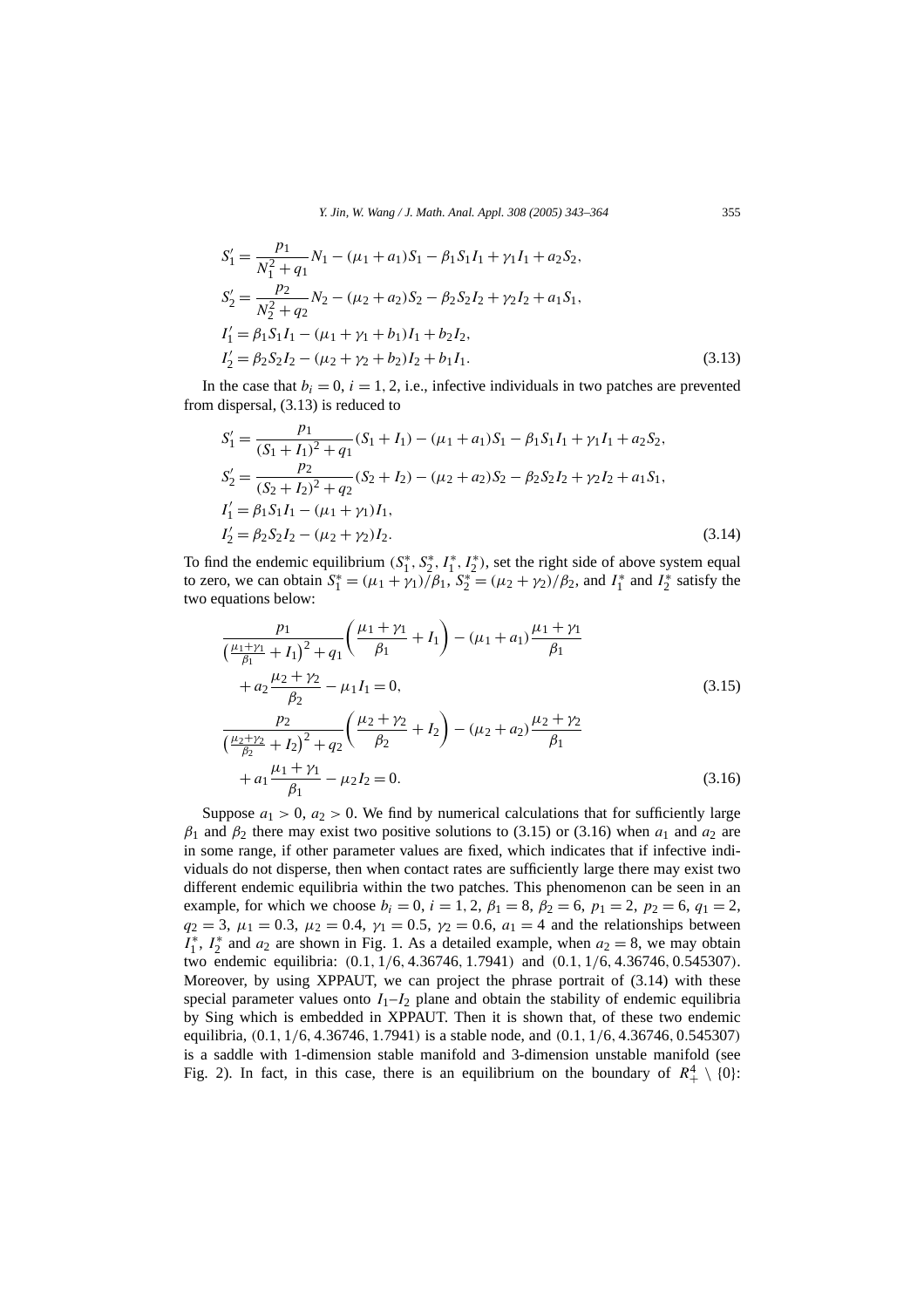

Fig. 1. Relationships between  $I_1^*$ ,  $I_2^*$  and  $a_2$  for (3.13) when  $b_i = 0$ ,  $i = 1, 2, \beta_1 = 8, \beta_2 = 6, \ p_1 = 2, \ p_2 = 6,$  $q_1 = 2, q_2 = 3, \mu_1 = 0.3, \mu_2 = 0.4, \gamma_1 = 0.5, \gamma_2 = 0.6, a_1 = 4.$ 



Fig. 2. For (3.13), a projection of solution graphs of (3.13) onto  $I_1-I_2$  plane when  $b_1 = b_2 = 0$ ,  $\beta_1 = 8$ , *β*<sup>2</sup> = 6, *p*<sup>1</sup> = 2, *p*<sup>2</sup> = 6, *q*<sup>1</sup> = 2, *q*<sup>2</sup> = 3, *u*<sup>1</sup> = 0*.*3, *u*<sup>2</sup> = 0*.*4, *γ*<sup>1</sup> = 0*.*5, *γ*<sup>2</sup> = 0*.*6, *a*<sup>1</sup> = 4, *a*<sup>2</sup> = 8. Endemic equilibria are (0.1, 1/6, 4.36746, 1.7941), a stable node; (0.1, 1/6, 4.36746, 0.545307), a saddle. Besides (0, 0), there are two equilibria on the boundary of  $R_+^4 \setminus \{0\}$ : (0.395356, 0.1666667, 0, 3.69008), a saddle; *(*0*.*1*,* 0*.*0624746*,* 2*.*29613*,* 0*)*, a stable node.

*(*0*.*1*,* 0*.*624746*,* 2*.*29613*,* 0*)*, which is also a stable node. Thus multi-stable steady states may emerge and if *I*2*(*0*)* is very small, the system will settle into the stable steady state on the boundary of  $R_+^4 \setminus \{0\}$ , otherwise into the stable endemic steady state.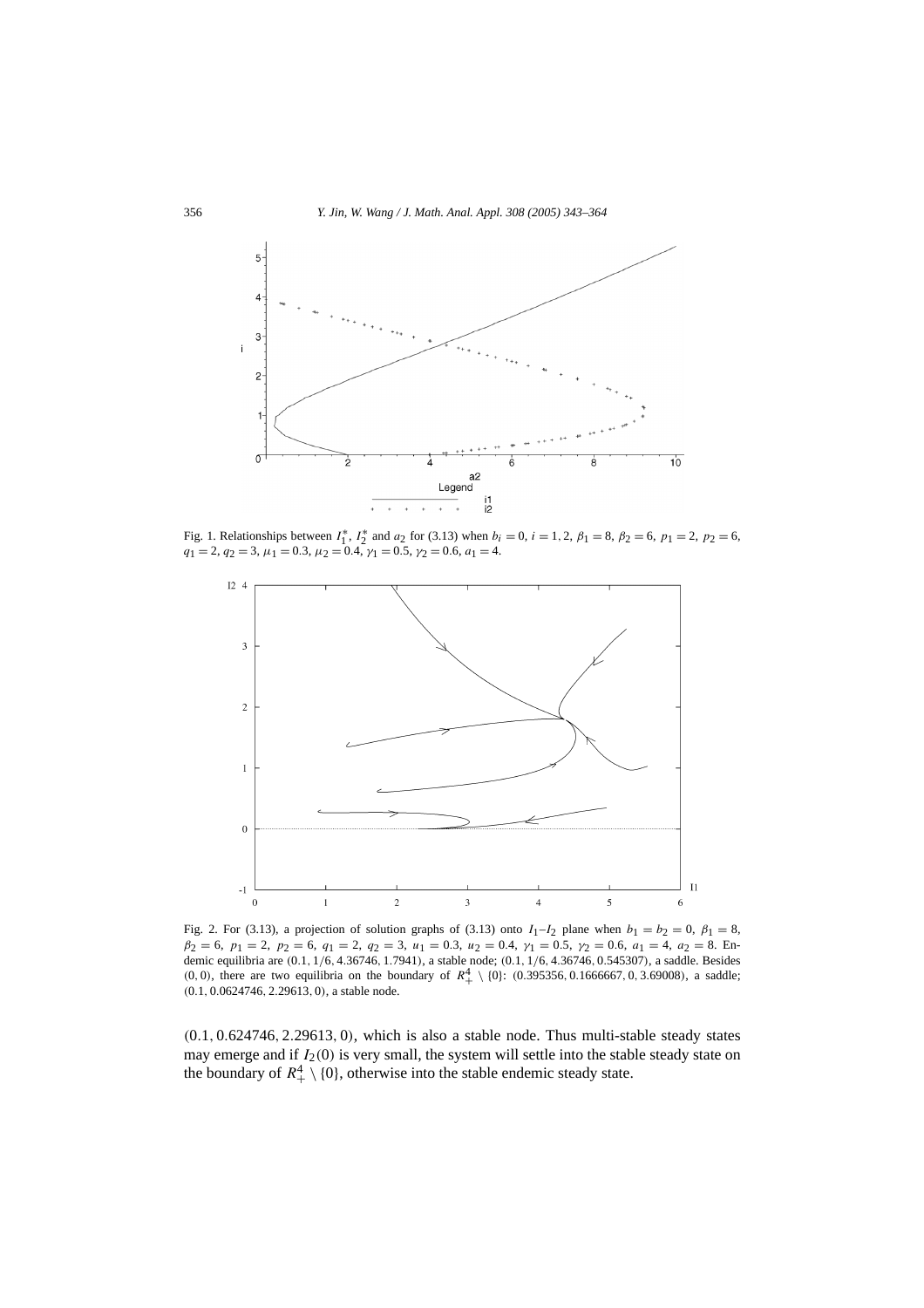Next we consider the case where the ratios of dispersal rates of infective individuals to those of susceptible ones are less than 1. We will see multi-stable endemic equilibria from numerical examples.

Let  $b_1 = ka_1$ ,  $b_2 = ka_2$ ,  $k \in [0, 1]$ . Choosing the same parameter values except  $b_1$ and  $b_2$  for (3.13) as above example, we find that the number of endemic equilibria may change from 2 to 3 then to 2 again and finally to 1 when  $k$  varies from 0 to 1, i.e., there may exist two or three endemic equilibria in the two patches when the ratio of dispersal rates of infective individuals to those of susceptible ones in two patches is sufficiently small, and there is only one endemic steady state when the ratio is large enough (this agrees with Theorems 3.3 and 3.4). We have seen the two endemic equilibria when  $k = 0$ . Moreover, when k increases to for example 0.004, i.e.,  $b_i = 0.004a_i$ , *i* = 1*,* 2, (3.13) admits three endemic equilibria *(*0*.*101866*,* 0*.*0924322*,* 2*.*746*,* 0*.*0920306*)*, *(*0*.*101656*,* 0*.*14095*,* 3*.*68417*,* 0*.*316411*)* and *(*0*.*1003*,* 0*.*165725*,* 4*.*31626*,* 1*.*83436*)*; when  $k = 1$ , i.e.,  $b_i = a_i$ ,  $i = 1, 2$ , there is only one endemic equilibrium (0.102039, 0.161207, 4*.*0536*,* 2*.*01853*)*. Also by XPPAUT we see: for this example, if there exists a unique endemic equilibrium, it is asymptotically stable (Fig. 3); if there are two endemic equilibria, one is a stable node, the other is a saddle with 1-dimension stable manifold and 3-dimension unstable manifold and the projection of phase portrait is the same as Fig. 2; if there are three endemic equilibria in (3.13), two are stable nodes, the other one is a saddle with 1-dimension stable manifold and 3-dimension unstable manifold. The last case is illustrated in Fig. 4, where  $k = 0.004$  and the stable equilibria are *(*0*.*101866*,* 0*.*0924322*,* 2*.*746*,* 0*.*0920306*)* and *(*0*.*1003*,* 0*.*165725*,* 4*.*31626*,* 1*.*83436*)*, the unstable equilibrium is *(*0*.*101656*,* 0*.*14095*,* 3*.*68417*,* 0*.*316411*)*. If *I*2*(*0*)* is very small and



Fig. 3. For (3.13), a projection of solution graphs of (3.13) onto  $I_1-I_2$  plane when  $b_i = 0.8a_i$ ,  $i = 1, 2, \beta_1 = 8$ ,  $β_2 = 6, p_1 = 2, p_2 = 6, q_1 = 2, q_2 = 3, u_1 = 0.3, u_2 = 0.4, \gamma_1 = 0.5, \gamma_2 = 0.6, a_1 = 4, a_2 = 8$ . The endemic equilibrium is *(*0*.*101595*,* 0*.*162238*,* 4*.*11605*,* 1*.*97599*)*, which is a stable node.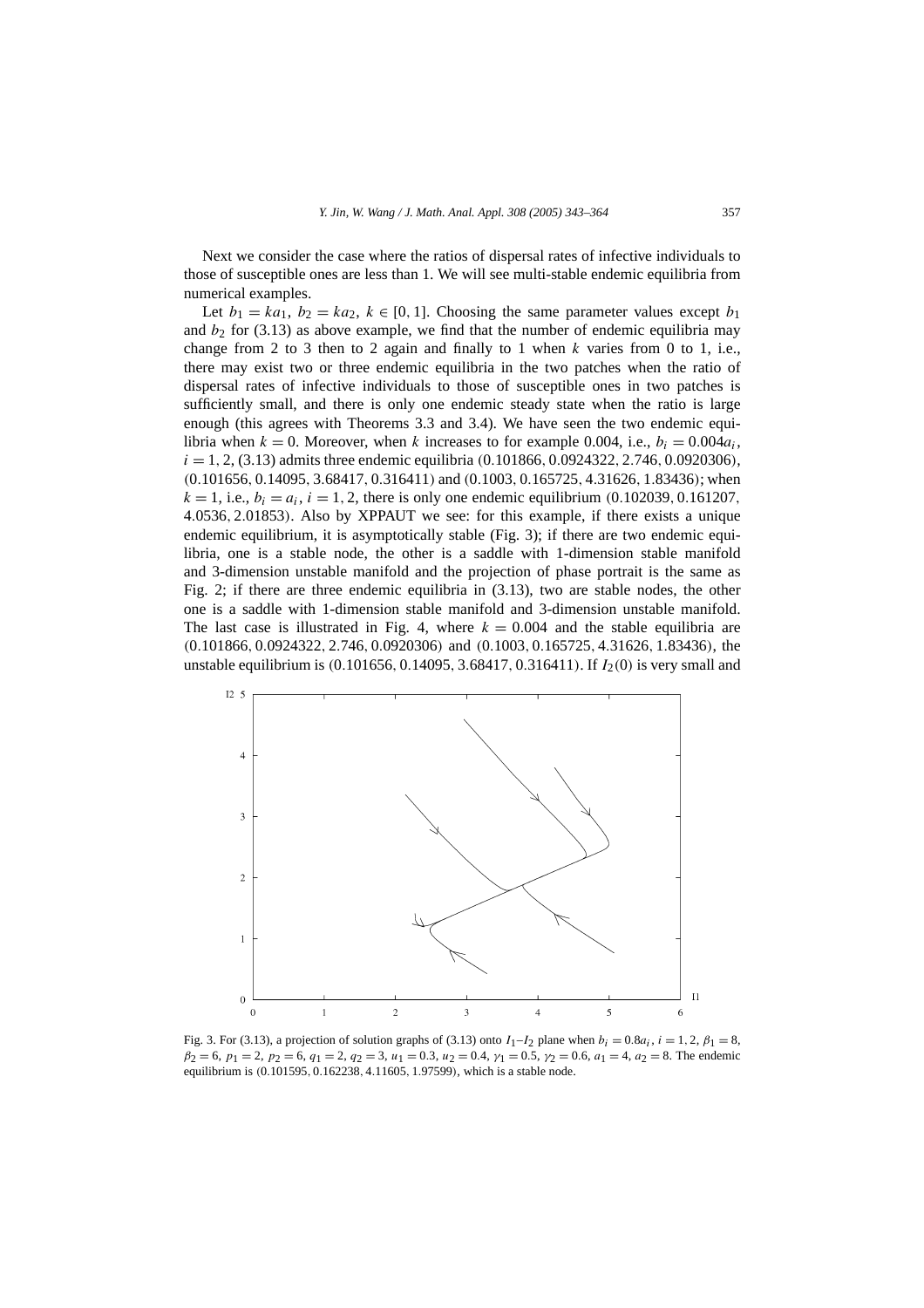

Fig. 4. For (3.13), a projection of solution graphs of (3.13) onto  $I_1-I_2$  plane when  $b_i = 0.004a_i$ ,  $i = 1, 2, \beta_1 = 8$ ,  $β_2 = 6, p_1 = 2, p_2 = 6, q_1 = 2, q_2 = 3, \mu_1 = 0.3, \mu_2 = 0.4, \gamma_1 = 0.5, \gamma_2 = 0.6, a_1 = 4, a_2 = 8$ . Endemic equilibria are (0.101866, 0.0924322, 2.746, 0.0920306), a stable node; (0.101656, 0.14095, 3.68417, 0.316411), a saddle; *(*0*.*1003*,* 0*.*165725*,* 4*.*31626*,* 1*.*83436*)*, a stable node.

 $I_1(0)$  is not large,  $I(t)$  converges to the stable endemic equilibrium with smaller values, otherwise to the other stable endemic equilibrium.

In fact, for (3.13), for above parameters, when  $a_i = 0$ ,  $b_i = 0$ ,  $i = 1, 2$ , it is easy to obtain that  $R_{01} = 21.60246899 \gg 1$ ,  $R_{02} = 20.78460969 \gg 1$  and the unique endemic equilibrium which is globally asymptotically stable is *(*0*.*1*,* 0*.*166667*,* 2*.*06025*,* 3*.*29743*)*. Then above analysis shows that when *k* increases from 0 to 1, population dispersal will result in an increase of the number of infective individuals in patch one and a decrease of the number of infective individuals in patch two. If the numbers of infective individuals in two patches are small initially, to permit a few infective individuals to disperse will result in a stable steady state with much less total number of infective individuals within two patches than that when they are isolated. However, if the numbers of initial infective individuals in two patches are large, population dispersal will increase the total number of infective individuals when stable steady state is achieved. Actually, in this case, the more the infective individuals are prevented from dispersal, the larger the total number of infective individuals will be in the stable endemic steady state.

**Remark 3.1.** If there are two endemic equilibria when  $b_i = 0$ ,  $i = 1, 2$ , then when the ratio **between**  $b_i$  and  $a_i$ ,  $i = 1, 2$  are different, i.e.,  $b_1 = k_1a_1$ ,  $b_2 = k_2a_2$ ,  $k_1, k_2 \in [0, 1]$ , and  $k_1$ is not necessarily equal to  $k_2$ , we can also find multi-endemic equilibria. Let  $k_1$  be fixed. If  $k_1$  is not very large, the total number of endemic equilibria may also change from 2 to 3 then to 2 again and finally to 1 when  $k_2$  varies from 0 to 1, while if  $k_1$  is sufficiently large the number will always be 1. The results are similar if we fix  $k_2$ .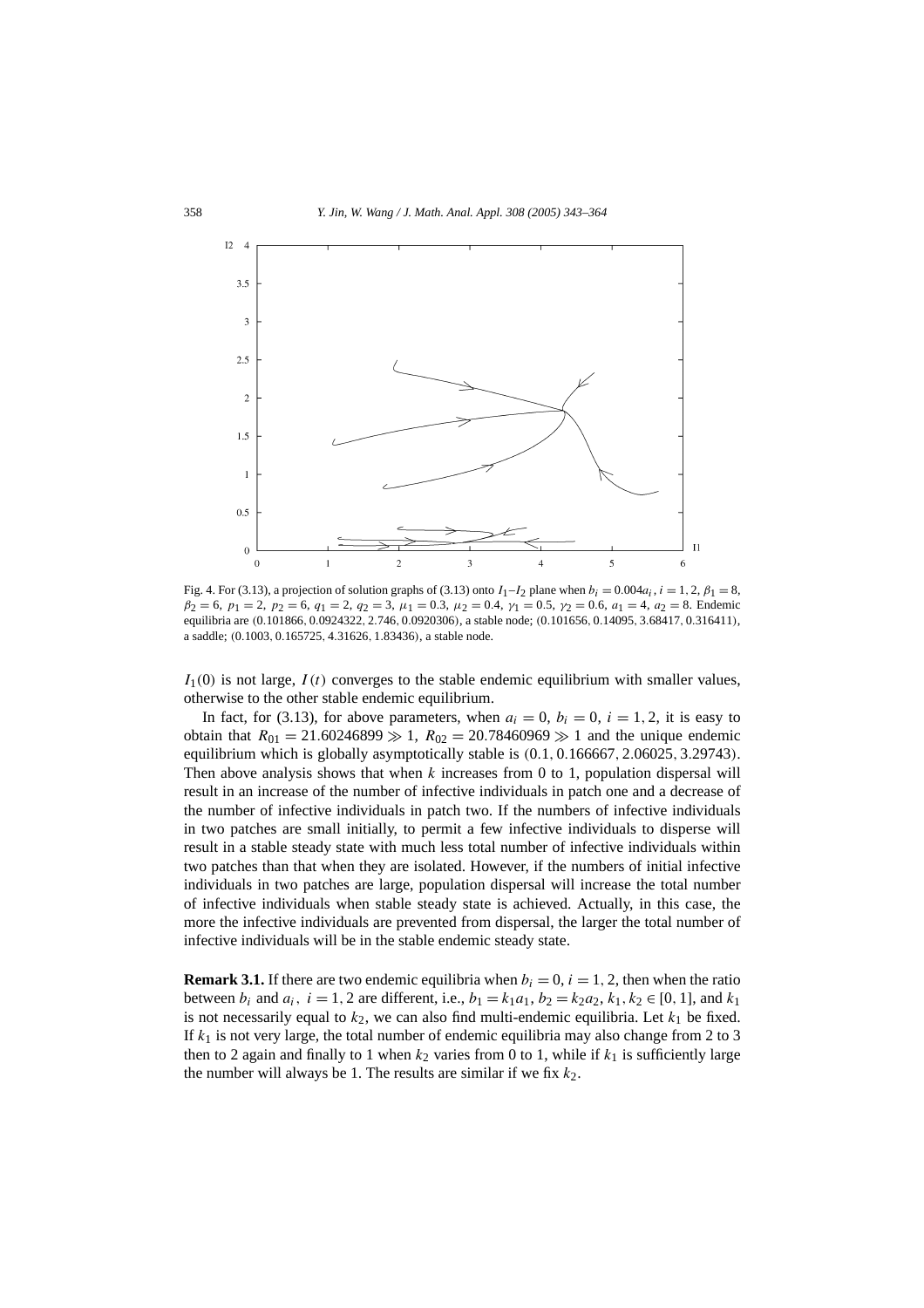Thus, when population dispersal exists among patches, although the uniqueness of the disease free equilibrium can be preserved from isolated environment, the uniqueness of the endemic equilibrium cannot always be obtained. When the ratios of dispersal rates of infective individuals to those of susceptible ones are sufficiently small, multiple endemic equilibria or even multi-stable equilibria may emerge.

# **4. Extinction and persistence of a disease in connected environment**

In this section we analyze the extinction and persistence of a disease in connected environment, mainly by studying the two-patch model (3.13) in which the birth functions are chosen as (B1).

# *4.1. The condition for a disease to be extinct*

By Theorems 2.1 and 2.2, in order to eradicate a disease, we should require  $R_0 < 1$ . For (3.13), basing on the expression of  $s(M_1)$  we will give a specific condition for  $s(M_1)$  < 0, which, by the equivalence of  $s(M_1)$  < 0 and  $R_0$  < 1, will lead the disease free equilibrium to be stable.

To find the disease free equilibrium of (3.13), we consider the following system:

$$
S'_{1} = \frac{p_{1}}{S_{1}^{2} + q_{1}} S_{1} - (\mu_{1} + a_{1}) S_{1} + a_{2} S_{2},
$$
  
\n
$$
S'_{2} = \frac{p_{2}}{S_{2}^{2} + q_{2}} S_{2} - (\mu_{2} + a_{2}) S_{2} + a_{1} S_{1}.
$$
\n(4.1)

By the assumption of (B1), (4.1) has a positive equilibrium  $(S_1^0, S_2^0)$ . Let

$$
S_1 = m_1 \sqrt{p_1 \mu_1 - \mu_1^2 q_1} / \mu_1
$$
,  $S_2 = m_2 \sqrt{p_2 \mu_2 - \mu_2^2 q_2} / \mu_2$ .

Setting the right side of (4.1) equal to zero, we have

$$
\frac{p_1\mu_1^2m_1}{m_1^2(p_1\mu_1 - \mu_1^2q_1) + \mu_1^2q_1} - (\mu_1 + a_1)m_1 + a_2m_2k = 0,
$$
\n
$$
\frac{p_2\mu_2^2m_2}{m_2^2(p_2\mu_2 - \mu_2^2q_2) + \mu_2^2q_2} - (\mu_2 + a_2)m_2 + \frac{a_1m_1}{k} = 0,
$$
\n(4.2)

where  $k = \sqrt{p_2 \mu_2 - \mu_2^2 q_2 \mu_1}/(\sqrt{p_1 \mu_1 - \mu_1^2 q_1 \mu_2})$ . Suppose  $(m_1^0, m_2^0)$  is a positive solution to (4.2). Clearly

$$
(S_1^0, S_2^0) = (m_1^0 \sqrt{p_1 u_1 - u_1^2 q_1}/u_1, m_2^0 \sqrt{p_2 u_2 - u_2^2 q_2}/u_2).
$$

It is not difficult to see  $s(M_1) = (h_1 + \sqrt{h_1^2 - 4h_2})/2$ , where

$$
h_1 = \beta_1 S_1^0 + \beta_2 S_2^0 - b_1 - b_2 - \gamma_1 - \gamma_2 - \mu_1 - \mu_2,
$$
  
\n
$$
h_2 = (-\beta_1 S_1^0 + b_1 + \gamma_1 + \mu_1)(-\beta_2 S_2^0 + b_2 + \gamma_2 + \mu_2) - b_1 b_2.
$$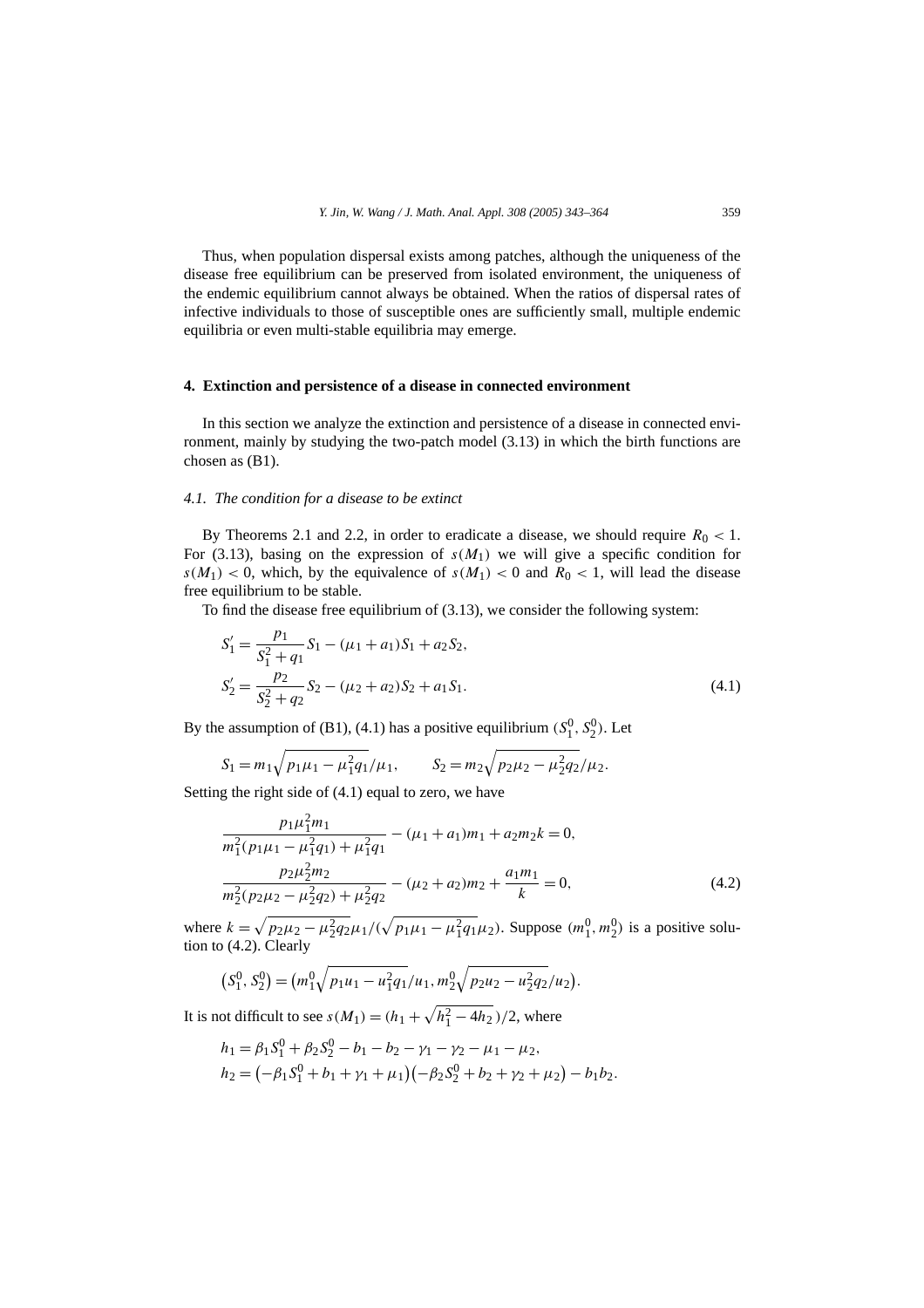To make  $s(M_1) < 0$  it suffices to make  $h_1 < 0$  and  $h_2 > 0$ . Note the relationship between  $(S_1^0, S_2^0)$  and  $(m_1^0, m_2^0)$ , we obtain the following theorem:

**Theorem 4.1.** *For* (3.13),  $s(M_1) < 0$  *if and only if a<sub>i</sub> and b<sub>i</sub>,*  $i = 1, 2$ *, are suitable to ensure that the positive solution*  $(m_1^0, m_2^0)$  *of* (4.2) *satisfies one of the following three conditions*:

(1) 
$$
m_1^0 < \frac{1}{R_{01}}, \qquad m_2^0 < \frac{1}{R_{02}};
$$
  
\n(2)  $\frac{1}{R_{01}} < m_1^0 < \frac{1}{R_{01}} \left( 1 + \frac{b_1}{\mu_1 + \gamma_1} \right), \qquad m_2^0 < \frac{1}{R_{02}},$   
\n $\left( -m_1^0 R_{01} + 1 + \frac{b_1}{\mu_1 + \gamma_1} \right) \left( -m_2^0 R_{02} + 1 + \frac{b_2}{\mu_2 + \gamma_2} \right) - \frac{b_1 b_2}{(\gamma_1 + \mu_1)(\gamma_2 + \mu_2)} > 0;$   
\n(3)  $m_1^0 < \frac{1}{R_{01}}, \qquad \frac{1}{R_{02}} < m_2^0 < \frac{1}{R_{02}} \left( 1 + \frac{b_2}{\mu_2 + \gamma_2} \right),$   
\n $\left( -m_1^0 R_{01} + 1 + \frac{b_1}{\mu_1 + \gamma_1} \right) \left( -m_2^0 R_{02} + 1 + \frac{b_2}{\mu_2 + \gamma_2} \right) - \frac{b_1 b_2}{(\gamma_1 + \mu_1)(\gamma_2 + \mu_2)} > 0.$ 

## *4.2. Simulations*

Now let us investigate the range of population dispersal rates for the extinction of a disease by numerical calculations by Maple.

Suppose that the disease will be extinct when two patches are isolated. Obviously it is expected not to be endemic when population dispersal exists between these two patches. However, elementary calculations show that this is the case only when  $a_i$  and  $b_i$  satisfy some relationship, otherwise the disease will be endemic. For (3.13), let  $p_1 = 2$ ,  $p_2 = 6$ ,  $q_1 = 2$ ,  $q_2 = 3$ ,  $\mu_1 = 0.3$ ,  $\mu_2 = 0.4$ ,  $\gamma_1 = 0.5$ ,  $\gamma_2 = 0.6$ ,  $\beta_1 = 0.3$ ,  $\beta_2 = 0.2$ . Then  $R_{01} = 0.8100925871 < 1, R_{02} = 0.6928203230 < 1$ . First we assume susceptible individuals and infective individuals disperse at the same rate in either patch, i.e.,  $a_1 = b_1$ ,  $a_2 = b_2$ . Calculus shows that in a region *U* which is surrounded by two curves in the first quadrant of  $a_1-a_2$  plane there holds  $s(M_1) > 0$  (Fig. 5). Thus when values of dispersal rates of two patches lie in this region, the disease will keep spreading although it will disappear when the two patches are isolated. In other words, to eradicate the disease, population dispersal rates should be controlled out of this region.

By using the parameters used in previous paragraph except  $a_i$  and  $b_i$ ,  $i = 1, 2$ , for (3.13), we see another phenomenon by simulations: in some cases, reducing the ratios of dispersal rates of infective individuals to those of susceptible ones may cause the range of dispersal rates of susceptible individuals, which implies that the disease will be endemic, to be larger, if the disease will be extinct when two patches are isolated. This can be seen from Fig. 6 where the region  $(U_1)$  in the first quadrant of  $a_1-a_2$  plane for  $s(M_1) > 0$  when  $b_i = 0$ ,  $i = 1, 2$ , is larger than that  $(U_3)$  when  $b_i = a_i$ ,  $i = 1, 2$ , which implies that, in this case, the disease may extinct if both susceptible individuals and infective individuals in either patch disperse at some same rate, but it will spread if only susceptible individuals disperse at that rate and infective ones are barred to disperse. Moreover, let  $b_i = ka_i$ ,  $i = 1, 2, k \in [0, 1]$ . Calculations show that the larger the ratio  $k$  is the smaller the region in the first quadrant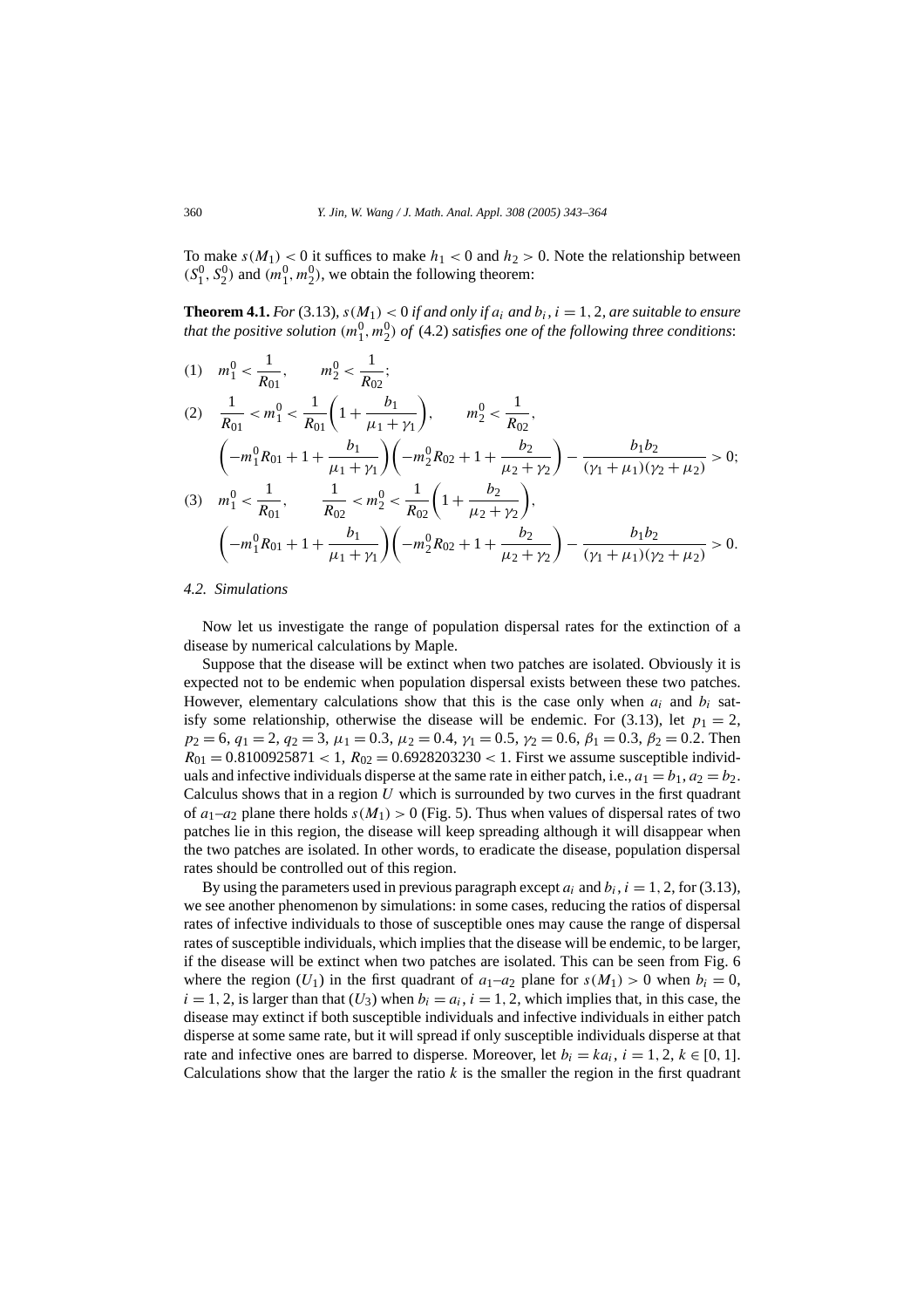

Fig. 5. For (3.13), a region *U* for  $s(M_1) > 0$ , when  $R_{01} < 1$ ,  $R_{02} < 1$ ,  $p_1 = 2$ ,  $p_2 = 6$ ,  $q_1 = 2$ ,  $q_2 = 3$ ,  $\mu_1 = 0.3$ ,  $\mu_2 = 0.4$ ,  $\gamma_1 = 0.5$ ,  $\gamma_2 = 0.6$ ,  $\beta_1 = 0.3$ ,  $\beta_2 = 0.2$ ,  $a_1 = b_1$ ,  $a_2 = b_2$ .

of  $a_1-a_2$  plane for  $s(M_1) > 0$  is. Thus, if the disease can be extinct when two patches are isolated, on some occasions, only reducing the ratios of dispersal rates of infective individuals to those of susceptible ones may not surely help guarantee the disease to be extinct within two patches.

Now suppose that the disease will be endemic in two patches when they are isolated. Numerical calculations show a very interesting type of behavior of (3.13): if  $R_{01}$  and  $R_{02}$ are greater than 1 but very near 1, the disease may be eradicated in two patches when population dispersal exists between two patches, in some cases where contact rates are very small and dispersal rates of infective individuals are some small values. We can see this in an example. Let  $p_1 = 2$ ,  $p_2 = 6$ ,  $q_1 = 2$ ,  $q_2 = 3$ ,  $u_1 = 0.3$ ,  $u_2 = 0.4$ ,  $y_1 = 0.5$ ,  $y_2 = 0.6$ . When  $a_1, a_2, b_1, b_2, \beta_1$  and  $\beta_2$  vary,  $R_{01} > 1$ ,  $R_{02} > 1$  and  $s(M_1) < 0$  can be obtained at the same time only when  $\beta_1 > 0.3703280400$  and is less than some value between 0.5 and 0.6,  $\beta_2$  > 0.2886751346 and is less than some value between 0.4 and 0.5, and  $b_1$  and  $b_2$ are chosen as 0.1, 0.2, 0.9 or 1 according to values of  $a_1$  and  $a_2$ . We may fix  $b_1 = 0.1$ ,  $b_2 = 1$ ,  $\beta_1 = 0.5$ ,  $\beta_2 = 0.4$  and obtain a region in the first quadrant of  $a_1-a_2$  plane which leads to  $s(M_1) < 0$  (Fig. 7).

Therefore although the disease can spread in two patches when they are isolated, if it is not very serious and contact rates in two patches are very small, population dispersal at some special rates may help eradicate it within the two patches.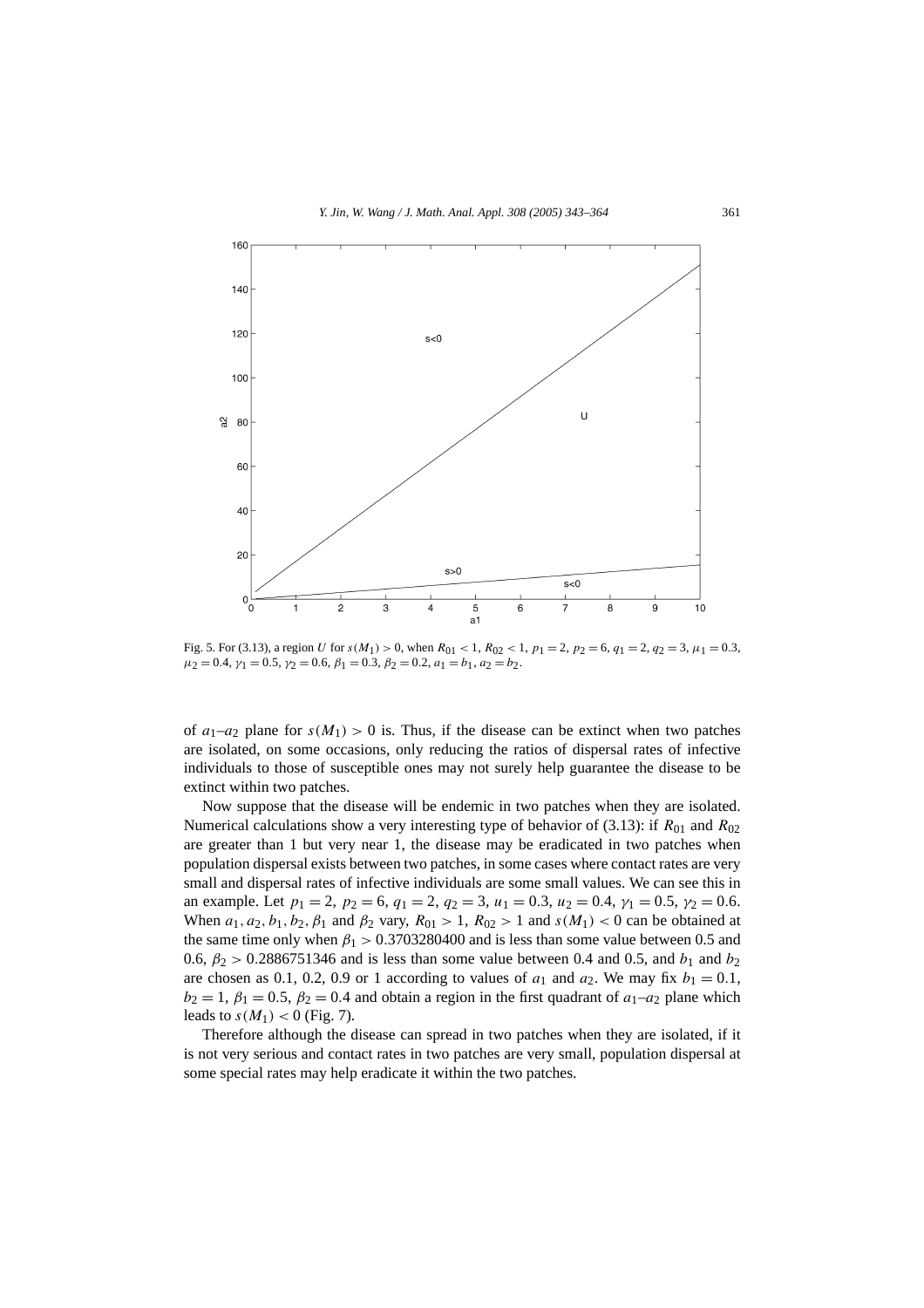

Fig. 6. For (3.13), a comparison of three regions for  $s(M_1) > 0$  as *k* increases from 0 to 1.  $R_{01} < 1$ ,  $R_{02} < 1$ ,  $p_1 = 2$ ,  $p_2 = 6$ ,  $q_1 = 2$ ,  $q_2 = 3$ ,  $\mu_1 = 0.3$ ,  $\mu_2 = 0.4$ ,  $\gamma_1 = 0.5$ ,  $\gamma_2 = 0.6$ ,  $\beta_1 = 0.2$ ,  $\beta_2 = 0.1$ .  $U_1$  corresponds to  $b_i = 0$ ;  $U_2$  corresponds to  $b_i = 0.5a_i$ ;  $U_3$  corresponds to  $b_i = a_i$ .  $U_1 \supset U_2 \supset U_3$ .

**Remark 4.1.** If we choose birth functions as (B2), all simulations in Sections 3 and 4 can be similarly obtained, but if we choose birth functions as (B3), we cannot find co-existence of multiple endemic equilibria.

# **5. Discussion**

In this paper, we have studied the epidemic model proposed in [18] in which population dispersal among *n* patches are considered, and suggested that population dispersal has important effect on the persistence and extinction of a disease. By comparing isolated environment with connected environment, we find that when population dispersal exists among *n* patches, the uniqueness of the disease free equilibrium in isolated environment can be preserved in connected environment. Recalling relative results in [18], we see the attractivity of the disease free equilibrium can be preserved if  $R_0 < 1$ . For endemic equilibria, the uniqueness and global attractivity when  $R_0 > 1$  can be preserved from isolated environment if dispersal rates of susceptible individuals and infective ones are the same in each patch. For 2-patch model, we can even obtain globally asymptotic stability of the unique endemic equilibrium when  $R_0 > 1$  and dispersal rates of susceptible individuals and infective ones are the same in either patch and global attractivity of the unique endemic equilibrium when  $R_0 > 1$ , if dispersal rates of susceptible individuals and infective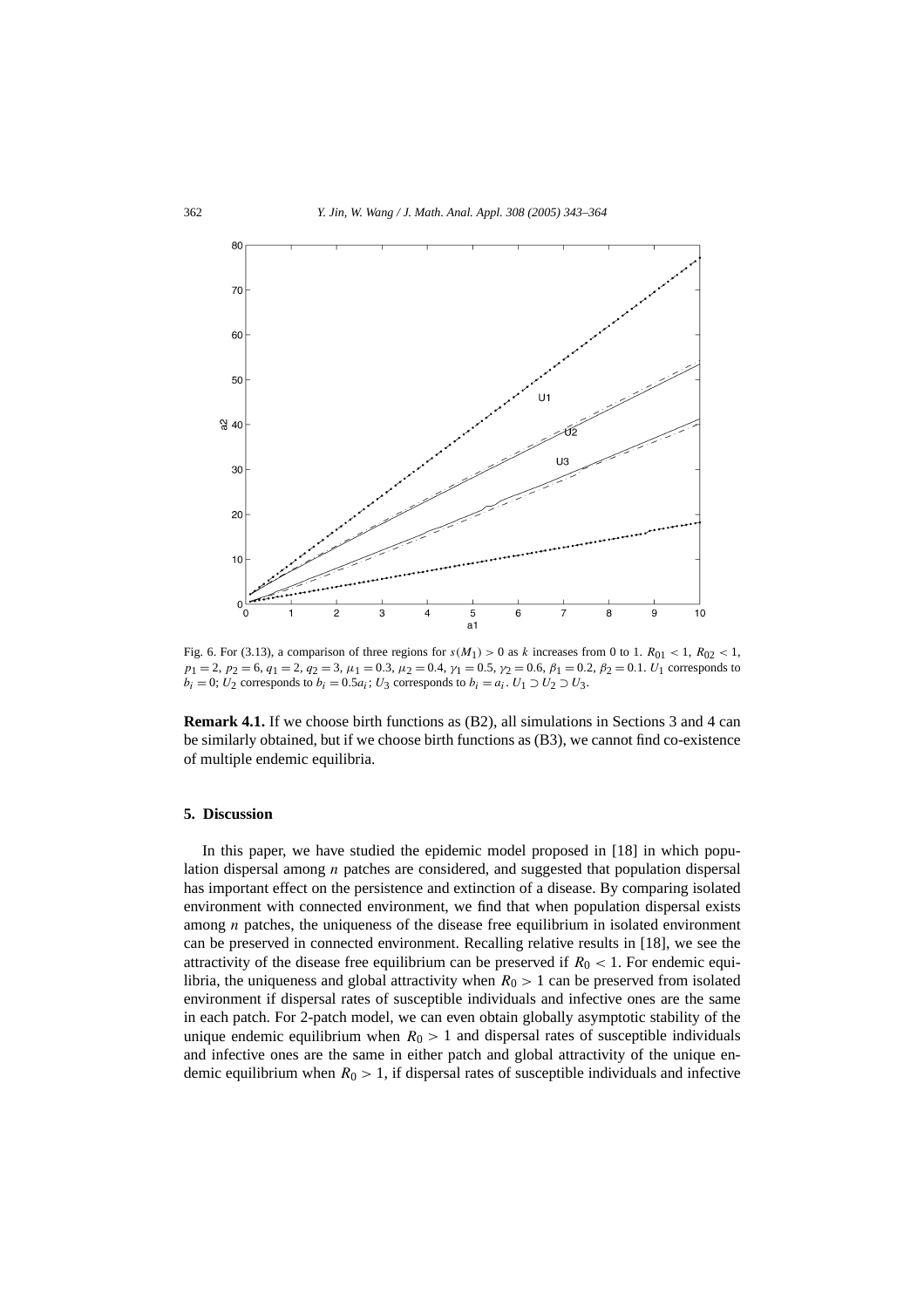

Fig. 7. For (3.13), a region for  $s(M_1) < 0$  when  $R_{01} = 1.350154312 > 1$ ,  $R_{02} = 1.385640646 > 1$ ,  $b_1 = 0.1$ ,  $b_2 = 1, \beta_1 = 0.5, \beta_2 = 0.4, \ p_1 = 2, \ p_2 = 6, \ q_1 = 2, \ q_2 = 3, \ u_1 = 0.3, \ u_2 = 0.4, \gamma_1 = 0.5, \gamma_2 = 0.6.$ 

ones are very close. However, if dispersal rates of susceptible individuals and infective ones are not very close to each other in either patch, by fixing the birth functions as (B1) in (3.7), we see, by numerical calculations, the behavior of multiple endemic equilibria and even multi-stable endemic equilibria when  $R_0 > 1$ . For (3.13) with those special parameter values we choose, by using XPPAUT, we see that, if there are two endemic equilibria, one is stable and the other is unstable; if there are three endemic equilibria, one is unstable, and the other two are stable, in which case the actual state the system settles into depends on the initial conditions. In the simulations of Section 4, for  $n = 2$ , we fix the birth function as (B1) and find that if a disease can be extinct in two patches when they are isolated, then when dispersal rates lie in a subset of nonnegative orthant in the 4-dimensional space, it will still be extinct, otherwise it will be endemic. Detailed simulations also show that if a disease can be eradicated in either patch in isolated environment, only preventing infective individuals from dispersal will not reduce the possibility of the disease to be endemic. An interesting qualitative phenomenon arising in simulations shows that even if the disease will spread in either isolated patch, it can be extinct when population dispersal exists if reproduction numbers and contact rates in either patch are small enough and dispersal rates of infective individuals in two patches are chosen to be some special small values.

There is still much work to do in this field. An improvement worth looking into would be to add an exposed stage in the model. To consider a variable dispersal rate in the model is also an interesting work to do.